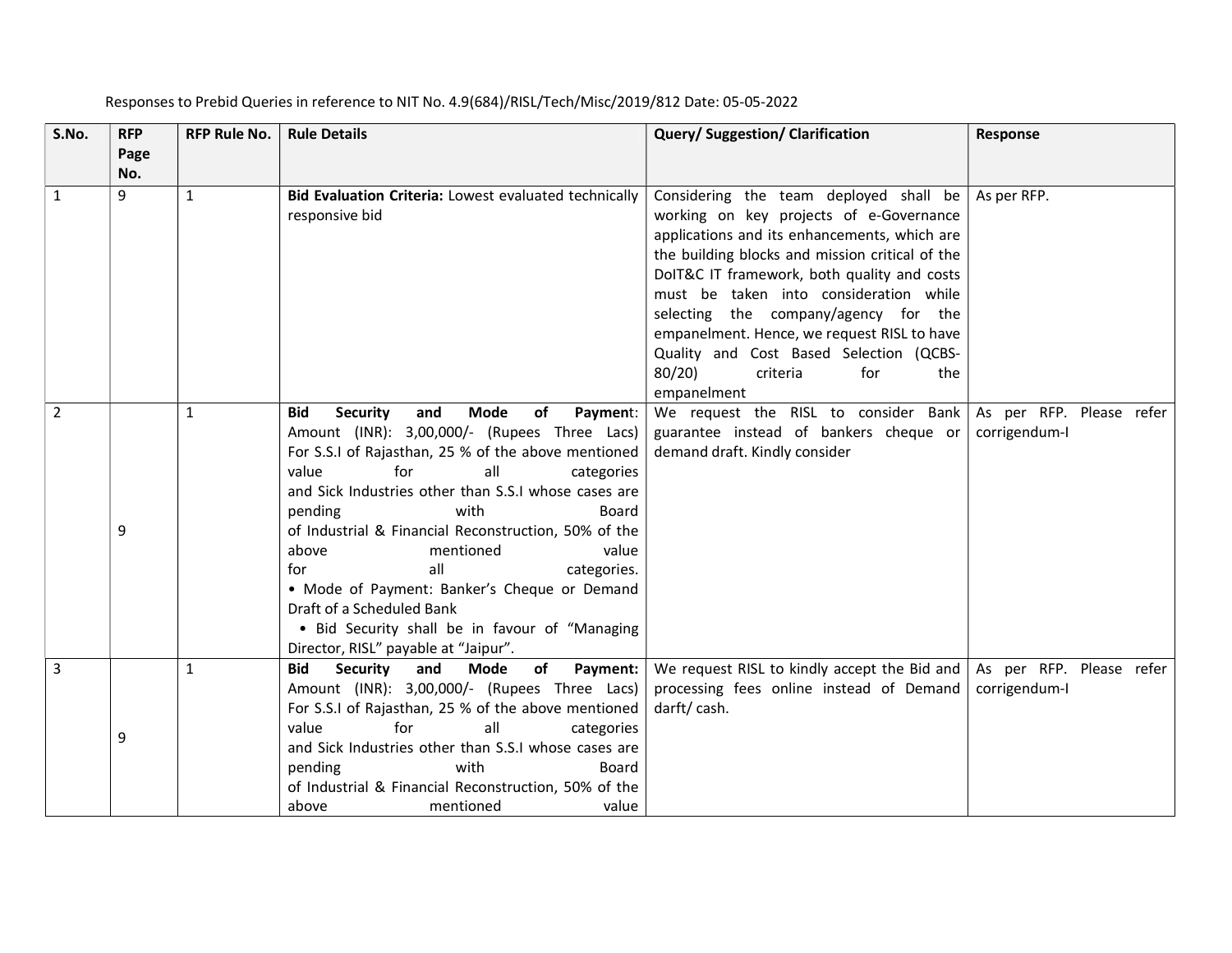| S.No. | <b>RFP</b>  | <b>RFP Rule No.</b> | <b>Rule Details</b>                                                                                                                                                                                                                                                                                                                                                                                                                                                                                                                                                                                   | <b>Query/Suggestion/Clarification</b>                                                                                                                                                                                                            | <b>Response</b>                           |
|-------|-------------|---------------------|-------------------------------------------------------------------------------------------------------------------------------------------------------------------------------------------------------------------------------------------------------------------------------------------------------------------------------------------------------------------------------------------------------------------------------------------------------------------------------------------------------------------------------------------------------------------------------------------------------|--------------------------------------------------------------------------------------------------------------------------------------------------------------------------------------------------------------------------------------------------|-------------------------------------------|
|       | Page<br>No. |                     |                                                                                                                                                                                                                                                                                                                                                                                                                                                                                                                                                                                                       |                                                                                                                                                                                                                                                  |                                           |
|       |             |                     | all<br>for<br>categories.<br>• Mode of Payment: Banker's Cheque or Demand<br>Draft<br>Scheduled<br>Bank<br>of<br>a<br>· Bid Security shall be in favour of "Managing<br>Director, RISL" payable at "Jaipur".                                                                                                                                                                                                                                                                                                                                                                                          |                                                                                                                                                                                                                                                  |                                           |
| 4     | 9           | 1                   | <b>Security</b><br>Mode<br>of<br>Payment:<br><b>Bid</b><br>and<br>Amount (INR): 3,00,000/- (Rupees Three Lacs)<br>For S.S.I of Rajasthan, 25 % of the above mentioned<br>for<br>value<br>all<br>categories<br>and Sick Industries other than S.S.I whose cases are<br>pending<br>with<br>Board<br>of Industrial & Financial Reconstruction, 50% of the<br>mentioned<br>value<br>above<br>all<br>for<br>categories.<br>• Mode of Payment: Banker's Cheque or Demand<br>of<br>Scheduled<br>Draft<br>Bank<br>a<br>• Bid Security shall be in favour of "Managing<br>Director, RISL" payable at "Jaipur". | It is requested to RISL to please allow<br>exemption to the MSME from submission of<br>Bid Security in-line with GFR rules.                                                                                                                      | As per RFP. Please refer<br>corrigendum-I |
| 5     | 9           |                     | Last Date & Time of Submission of Bid:<br>Date:31/05/2022                                                                                                                                                                                                                                                                                                                                                                                                                                                                                                                                             | We would request RISL to extend the Last<br>Date of submission of Bid by 3 weeks post<br>release of clarification to pre-bid queries. This<br>is in leu of time required to collect the CV's of<br>resources and also to seek internal approval. | As per RFP                                |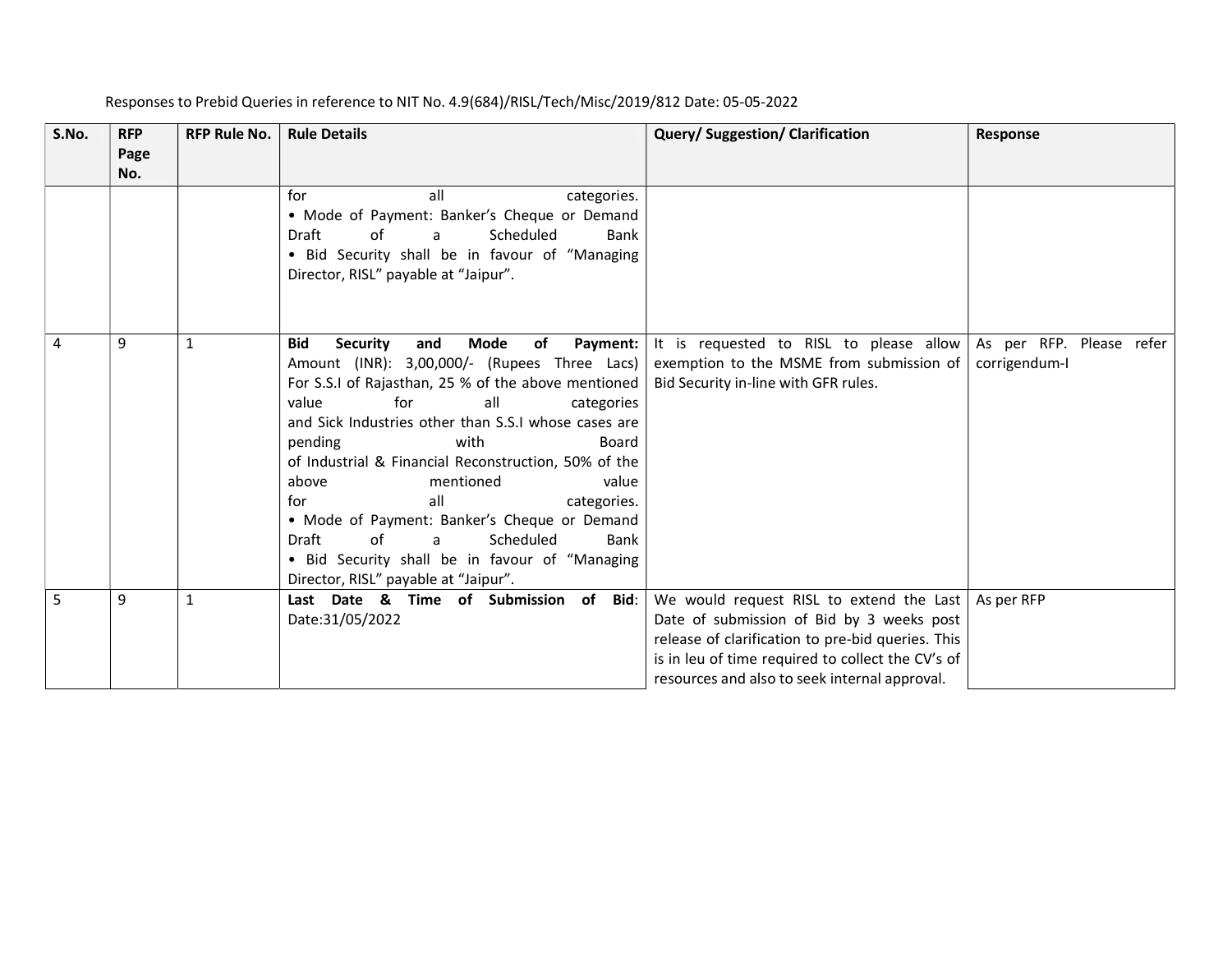| S.No. | <b>RFP</b><br>Page | <b>RFP Rule No.</b> | <b>Rule Details</b>                                  | Query/ Suggestion/ Clarification                 | Response   |
|-------|--------------------|---------------------|------------------------------------------------------|--------------------------------------------------|------------|
|       | No.                |                     |                                                      |                                                  |            |
| 6     | 11                 | 3.1.2.              | Financial Turnover: Average annual turnover of at    | As per RTTP rule No. 79 N (i) the person or      | As per RFP |
|       |                    |                     | least Rs 18 crores from Software Development         | lead member shall have an average turnover       |            |
|       |                    |                     | Business during the last three financial years (FY's | of minimum of 100% project cost in the last      |            |
|       |                    |                     | 2017 -18, 2018-19, 2019-20) or during FY's 2018 -19, | three financial years and in case of Joint       |            |
|       |                    |                     | 2019-20, 2020-21) as per last audited balance sheets | venture/consortium, an average turnover of       |            |
|       |                    |                     | or statements                                        | minimum of 100% of project cost in last three    |            |
|       |                    |                     |                                                      | financial years by lead member and the           |            |
|       |                    |                     |                                                      | audited balance sheets of last three financial   |            |
|       |                    |                     |                                                      | years shall be submitted. The rule was           |            |
|       |                    |                     |                                                      | introduced<br>in<br>2013.                        |            |
|       |                    |                     |                                                      | In addition to above, as per the "Model RFP      |            |
|       |                    |                     |                                                      | Document for Selection of Implementation         |            |
|       |                    |                     |                                                      | Agencies" Section 2.5.1 and 2.5.2 by MeitY       |            |
|       |                    |                     |                                                      | issued in year 2017, the Sales Turnover and      |            |
|       |                    |                     |                                                      | Net Worth should be 20 times the annual          |            |
|       |                    |                     |                                                      | value of the project and Similar work-related    |            |
|       |                    |                     |                                                      | Turnover should be 5 times the estimated         |            |
|       |                    |                     |                                                      | value. Hence, we request RISL to modify the      |            |
|       |                    |                     |                                                      | turnover criteria in accordance with the MeitY   |            |
|       |                    |                     |                                                      | guidelines.                                      |            |
|       |                    |                     |                                                      | Furthermore, considering the criticality and     |            |
|       |                    |                     |                                                      | size of the one of the key initiatives of        |            |
|       |                    |                     |                                                      | Government of Rajasthan, it is important to      |            |
|       |                    |                     |                                                      | mention here that bidders having similar         |            |
|       |                    |                     |                                                      | experience along with financial stability should |            |
|       |                    |                     |                                                      | be given weightage and can provide desired       |            |
|       |                    |                     |                                                      | support to state proactively in adverse          |            |
|       |                    |                     |                                                      | situation also. In view of this, we request      |            |
|       |                    |                     |                                                      | Department to increase the turnover to at        |            |
|       |                    |                     |                                                      | least Rs. 100 Cr. from IT/ ITeseGovernance       |            |
|       |                    |                     |                                                      | consultancy services.                            |            |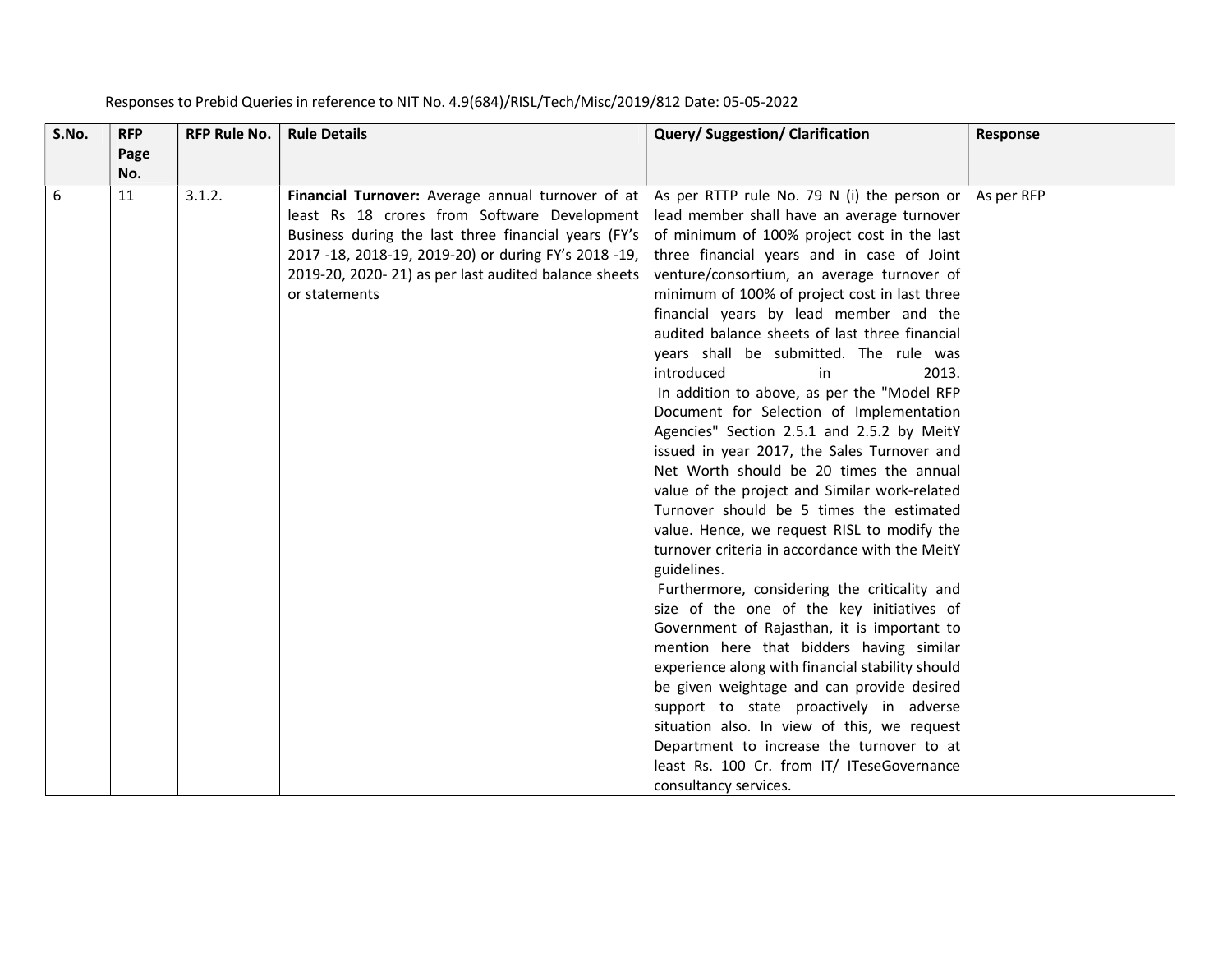| S.No.          | <b>RFP</b><br>Page | <b>RFP Rule No.</b> | <b>Rule Details</b>                                                                                                                                                                                                                                                                                                                                                                                                                                                                                                                                                                                                                                                                                                                                         | Query/ Suggestion/ Clarification                                                                                                                                                                                                                                                                                                                                                                                                                                                                                                                                                                                | Response                                            |
|----------------|--------------------|---------------------|-------------------------------------------------------------------------------------------------------------------------------------------------------------------------------------------------------------------------------------------------------------------------------------------------------------------------------------------------------------------------------------------------------------------------------------------------------------------------------------------------------------------------------------------------------------------------------------------------------------------------------------------------------------------------------------------------------------------------------------------------------------|-----------------------------------------------------------------------------------------------------------------------------------------------------------------------------------------------------------------------------------------------------------------------------------------------------------------------------------------------------------------------------------------------------------------------------------------------------------------------------------------------------------------------------------------------------------------------------------------------------------------|-----------------------------------------------------|
| $\overline{7}$ | No.<br>11          | 3.1.4.              | Technical capability: The Bidder should have been<br>engaged and completed or in FMS phase (Portal/<br>Application status should be on production and live)<br>for atleast following numbers of projects for any<br>Government Department / Government Agency /<br>PSU: A. One Project of development, deployment,<br>implementation and O&M of Web-Portal/<br>Application based Software Application having<br>value<br>of<br>Rs.<br>6.0<br>crores<br>Or<br>projects of development, deployment,<br>Two<br>В.<br>implementation and<br>O&M of Web-Portal/<br>Application based Software Application having value<br>of<br>Rs.<br>3.5<br>crores<br>project<br>per                                                                                           | As per RTTP rule No. 79 N (ii) the person or<br>lead member, or any other member of<br>the joint venture or consortium, shall have<br>experience] in handling at least one<br>project in that Sector in which the proposal is<br>being submitted, costing not less than<br>100% of total project cost over the last 10<br>years, in such project(s) where the contract<br>has been awarded and work has been<br>completed.<br>As mentioned above at S.no. 3 that the<br>consultants to be deployed for mission critical<br>projects of Rajasthan State, then it is quite<br>imperative to have the agencies who | As per RFP                                          |
|                |                    |                     | <b>OR</b><br>C. Three projects of development, deployment,<br>implementation and O&M of Web-Portal/<br>Application based Software Application having value<br>of<br>Rs.<br>2.5<br>crores<br>project<br>per<br>D.<br>Note:<br>1. The date of the orders and completion of a project<br>or go live of the project should remain between 1st<br>Apr. 2017 and last date of bid submission.<br>2. Projects executed with in the agency's own<br>company, group of companies, Joint Venture<br>shall<br>not<br>be<br>companies<br>considered.<br>3. The cost of supply, installation and maintenance of<br>hardware components will not be considered in<br>under<br>this<br>project<br>cost<br>criteria.<br>4. The bidder can mentionedupto three projects only | have been engaged as IT consultants in India<br>large<br>for<br>projects.<br>Hence, we request the department to amend<br>clause<br>under:<br>the<br>as<br>"The<br>bidder should<br>have<br>successfully<br>executed/executing at least 2 large scale<br>eGovernance / Government transformation<br>project as IT consultant in India in last<br>three financial years (i.e. FY 2018-19, 2019-20,<br>and 2020-21) having individual<br>work<br>order value of at least INR 10 Crores."                                                                                                                          |                                                     |
| 8              | 12                 | 2.2.                | Background:<br>Project<br>Role based user management to provide the limited                                                                                                                                                                                                                                                                                                                                                                                                                                                                                                                                                                                                                                                                                 | Please define the total no. of users of<br>application.                                                                                                                                                                                                                                                                                                                                                                                                                                                                                                                                                         | As per RFP. Please refer<br>point no. Il under Note |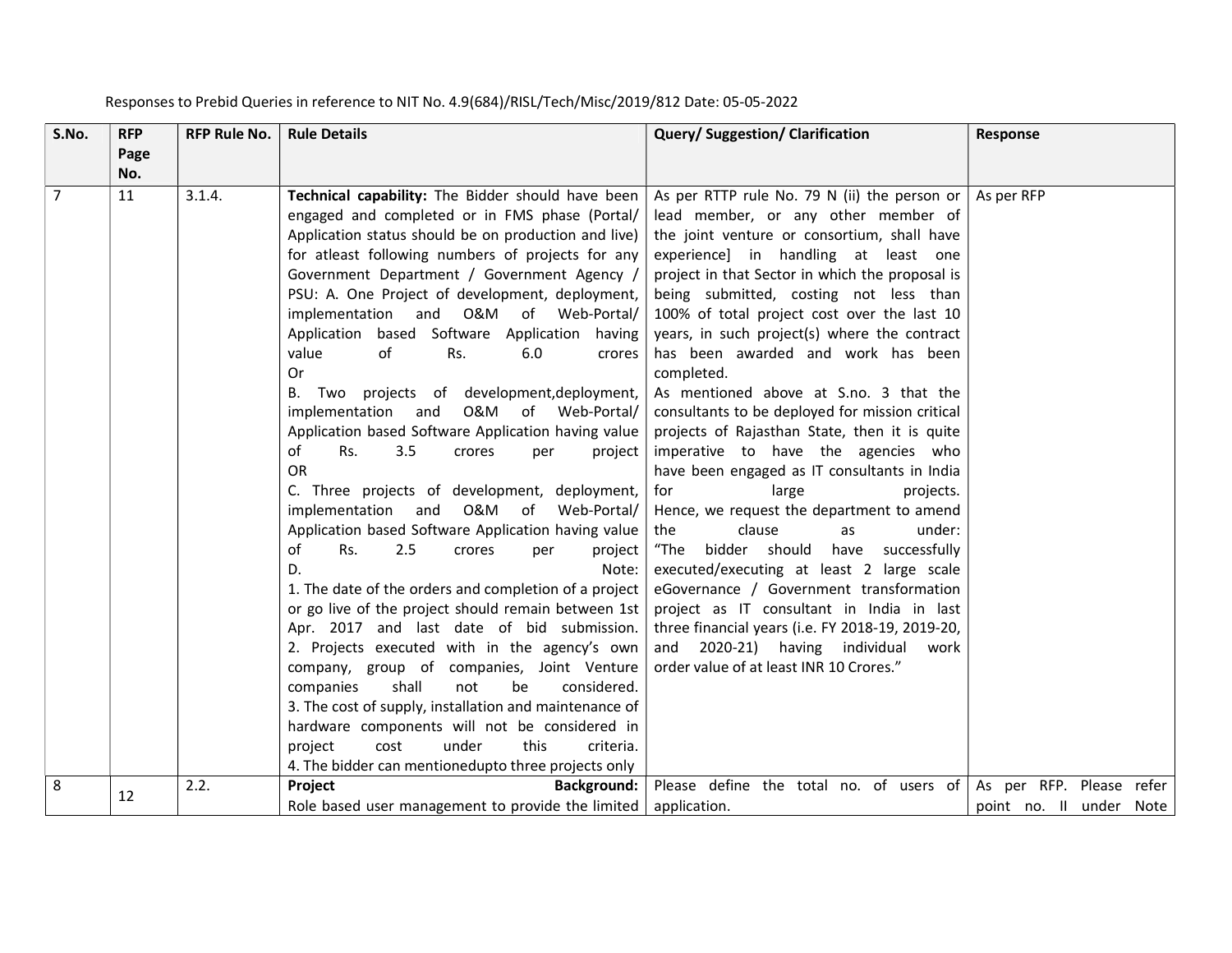| S.No. | <b>RFP</b><br>Page | <b>RFP Rule No.</b> | <b>Rule Details</b>                                                                                                                                                                                                                                                             | Query/Suggestion/Clarification                                                                                                                                                                                                                                     | Response                                                                               |
|-------|--------------------|---------------------|---------------------------------------------------------------------------------------------------------------------------------------------------------------------------------------------------------------------------------------------------------------------------------|--------------------------------------------------------------------------------------------------------------------------------------------------------------------------------------------------------------------------------------------------------------------|----------------------------------------------------------------------------------------|
|       | No.                |                     |                                                                                                                                                                                                                                                                                 |                                                                                                                                                                                                                                                                    |                                                                                        |
|       |                    |                     | access of the system to any user.                                                                                                                                                                                                                                               |                                                                                                                                                                                                                                                                    | section at page no. 130 of<br><b>RFP</b>                                               |
| 9     | 12                 | 2.2.                | Project<br><b>Background:</b><br>Integration with common components of Rajasthan<br>IT stack like RajSSO, e-Mitra, e-Bazaar, RajDhaara, Raj<br>e-sewadwar, Janaadhar, RGHS, RMSCL, Shaladarpan,<br>Rajposhan etc. as per requirement and IT<br>Architecture of Rajasthan State. | We understand that the department will<br>provide the required APIs & web services for<br>integration.                                                                                                                                                             | Please refer updated section<br>4.1.1.3.c of RFP.                                      |
| 10    | 12                 | 2.3.                | <b>Existing Inventory Management System</b>                                                                                                                                                                                                                                     | 1. Do you have exiting systems where you are<br>managing currently, if yes kindly share us<br>link/url?                                                                                                                                                            | As per RFP. Please refer<br>section 2.3of RFP.                                         |
| 11    | 13                 | 2.3.                | <b>Existing</b><br>Inventory<br>Management<br>System<br>Project Statistics:-Total no. of Organizations<br>(CONFED/ District Cooperative Bhandars/ KVSS) using<br>application:- 78                                                                                               | We understand that the data provided under<br>project statistics are of exisiting application,<br>for new application it would increase.                                                                                                                           | Yes, the user<br>base is<br>expected to increase. Please<br>refer section 2.3. of RFP. |
| 12    | 14                 | 2.3.                | <b>Existing</b><br>Management<br>System:<br>Inventory<br>Technical stack of the existing application is dotnet<br>core, Angular-8 and SQL server 2016.                                                                                                                          | Kindly confirm if bidder has to use this<br>technology stack or can use any technology<br>stack.                                                                                                                                                                   | As per RFP. Please refer<br>section4.1.of RFP                                          |
| 13    | 14                 | 3.1.                | <b>Prequalification / Eligibility Criteria</b>                                                                                                                                                                                                                                  | Eligibility: Turnover required should be from<br>IT/ITeS/Telecom                                                                                                                                                                                                   | As per RFP                                                                             |
| 14    | 15                 | 3.1.2.              | <b>Financial</b><br>Turnover:<br>Average annual turnover of at least Rs 18 crores from<br>Software Development Business during the last three<br>financial years (FY's 2017-18, 2018-19, 2019-20) or<br>during FY's 2018 -19, 2019-20, 2020-21)                                 | UTIITSL requests you to please relax this<br>criteria to Average annual turnover of at least<br>Rs 18 crores from IT and ITeS services during<br>the last three financial years (FY's 2017 -18,<br>2018-19, 2019-20) or during FY's 2018 -19,<br>2019-20, 2020-21) | As per RFP                                                                             |
| 15    | 15                 | 3.1.3.              | <b>Financial</b><br>Networth:<br>The company must be positive net worth in last<br>three financial years ending at 31st March 2021                                                                                                                                              | Kindly request you to remove this clause or<br>modify as "The company must be positive net<br>worth in any one year of the last three<br>financial years ending at 31st March 2021".                                                                               | As per RFP                                                                             |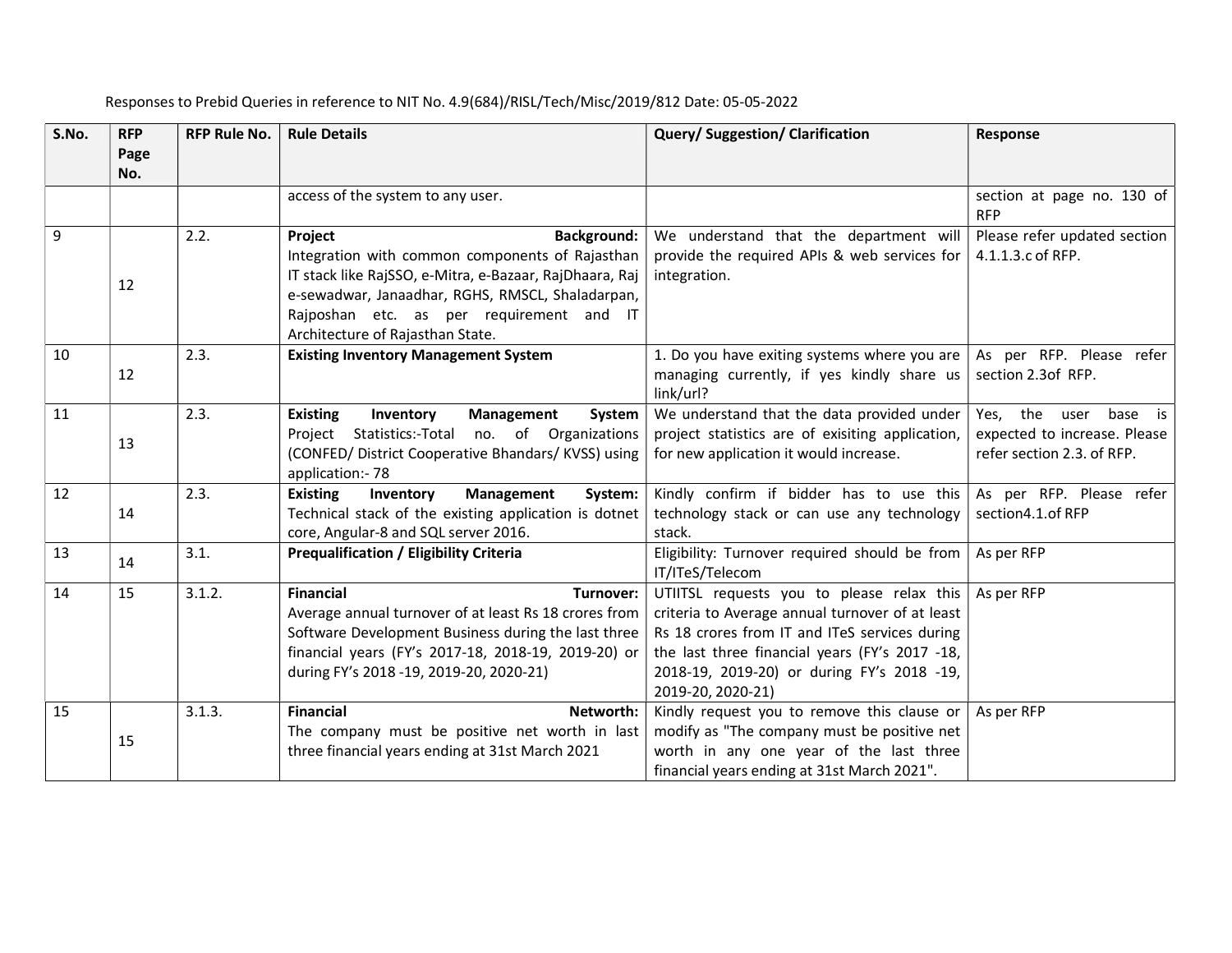| S.No. | <b>RFP</b><br>Page<br>No. | <b>RFP Rule No.</b> | <b>Rule Details</b>                                                                                                                                                                                                                                                                                                                                                                                                                                                                                                                                                           | <b>Query/Suggestion/Clarification</b>                                                                                                                                                                                                                                                                                                                                                                                                                                                                                                                                                                                                                                                                                                 | Response   |
|-------|---------------------------|---------------------|-------------------------------------------------------------------------------------------------------------------------------------------------------------------------------------------------------------------------------------------------------------------------------------------------------------------------------------------------------------------------------------------------------------------------------------------------------------------------------------------------------------------------------------------------------------------------------|---------------------------------------------------------------------------------------------------------------------------------------------------------------------------------------------------------------------------------------------------------------------------------------------------------------------------------------------------------------------------------------------------------------------------------------------------------------------------------------------------------------------------------------------------------------------------------------------------------------------------------------------------------------------------------------------------------------------------------------|------------|
| 16    | 15                        | 3.1.4.              | <b>Technical</b><br>Capability:<br>Annexure-5<br>project<br>reference<br>per<br>And<br>Work Completion Certificates from the client;<br><b>OR</b><br>Work Order + Self Certificate of Completion+Invoice<br>with payment receipt statement (Certified by the<br>CA);<br><b>OR</b><br>Work Order + Phase Completion Certificate from the<br>client (The phase completion certificate should<br>indicate that the development and deployment of<br>the portal/application has been completed as per the<br>Workorder. Values realised should be equal to or<br>more than 3 Cr.) | Customer completion certificates will not<br>mention the payment information hence we<br>request you to Amendment as following for<br>3rd<br>point<br>"Work Order + Phase Completion Certificate<br>(for ongoing projects) from the client Go-Live.<br>Realization of the value to be certified by the<br>Statutory Auditor/Charted Accountant".                                                                                                                                                                                                                                                                                                                                                                                      | As per RFP |
| 17    | 15                        | 3.1.4.              | <b>Technical</b><br>Capability:<br>Note:<br>1. The date of the orders and completion of a project<br>or go live of the project should remain between 1st<br>Apr. 2017 and last date of bid submission.                                                                                                                                                                                                                                                                                                                                                                        | It is brought to the kind attention of RISL that<br>the long-term projects (Projects having<br>duration of 5 years or more) that are generally<br>given by Government Ministries/Department,<br>PSUs etc. have windows which lies throughout<br>the year. The window specified by RISL in the<br>RFP (which is between 1st Apr. 2017 and last<br>date of bid submission) results in exclusion of<br>several otherwise qualifying projects executed<br>bidder.<br>by<br>It is kindly requested to RISL to please take the<br>window as between 1st April 2016 and last<br>date of bid submission instead of between 1st<br>April 2017 and last date of bid submission.<br>This will help in wider participation of quality<br>bidders. | As per RFP |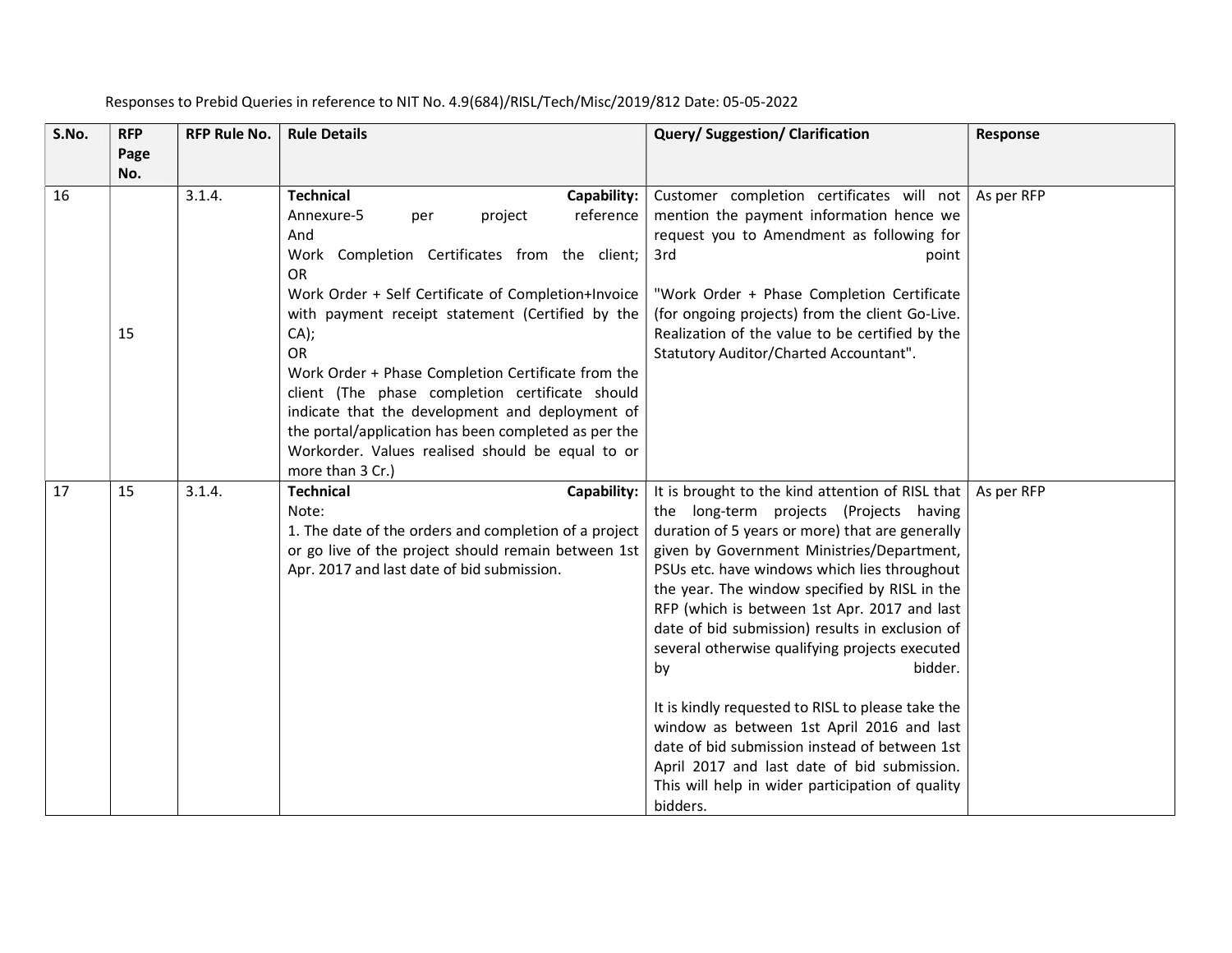| S.No. | <b>RFP</b>  | <b>RFP Rule No.</b> | <b>Rule Details</b>                                                                                                                                                                                                                                                                                                                                                                                                                                                                                                                                                                                                                                                                                                          | Query/Suggestion/Clarification                                                                                                                                                                                                                                                                                                                                                                                                                     | Response   |
|-------|-------------|---------------------|------------------------------------------------------------------------------------------------------------------------------------------------------------------------------------------------------------------------------------------------------------------------------------------------------------------------------------------------------------------------------------------------------------------------------------------------------------------------------------------------------------------------------------------------------------------------------------------------------------------------------------------------------------------------------------------------------------------------------|----------------------------------------------------------------------------------------------------------------------------------------------------------------------------------------------------------------------------------------------------------------------------------------------------------------------------------------------------------------------------------------------------------------------------------------------------|------------|
|       | Page<br>No. |                     |                                                                                                                                                                                                                                                                                                                                                                                                                                                                                                                                                                                                                                                                                                                              |                                                                                                                                                                                                                                                                                                                                                                                                                                                    |            |
| 18    | 15          | 3.1.4.              | <b>Technical</b><br>Capability:<br>The Bidder should have been engaged and<br>completed or in FMS phase (Portal/ Application  <br>status should be on production and live) for atleast<br>following numbers of projects for any Government<br>Department / Government Agency /<br>PSU:<br>One Project of development,<br>deployment,<br>A.<br>0&M<br>Web-Portal/<br>implementation<br>and<br>of<br>Application based Software Application having value<br>Rs.<br>of<br>6.0<br>crores<br><b>OR</b><br>B. Two projects of development,<br>deployment,<br>0&M<br>implementation<br>and<br>of<br>Web-Portal/<br>Application based Software Application having value<br>of<br>Rs.<br>3.5<br>project<br>crores<br>per<br><b>OR</b> | It is requested to RISL to please take a re-look<br>into the criterion as the<br>Estimated<br>Procurement Cost and the Value of work order<br>asked is not in sync. It is requesetd to RISL to<br>please reduce the order value of the individual<br>respective<br>work<br>single<br>order.<br>It is requested to RISL to reduce Rs. 6.0 Crores<br>single work order value to Rs. 4.0 Crores and<br>like-wise reduction for each work order value. | As per RFP |
|       |             |                     | C. Three projects of development, deployment,<br>0&M<br>implementation<br>and<br>of<br>Web-Portal/<br>Application based Software Application having value<br>of Rs. 2.5 crores per project                                                                                                                                                                                                                                                                                                                                                                                                                                                                                                                                   |                                                                                                                                                                                                                                                                                                                                                                                                                                                    |            |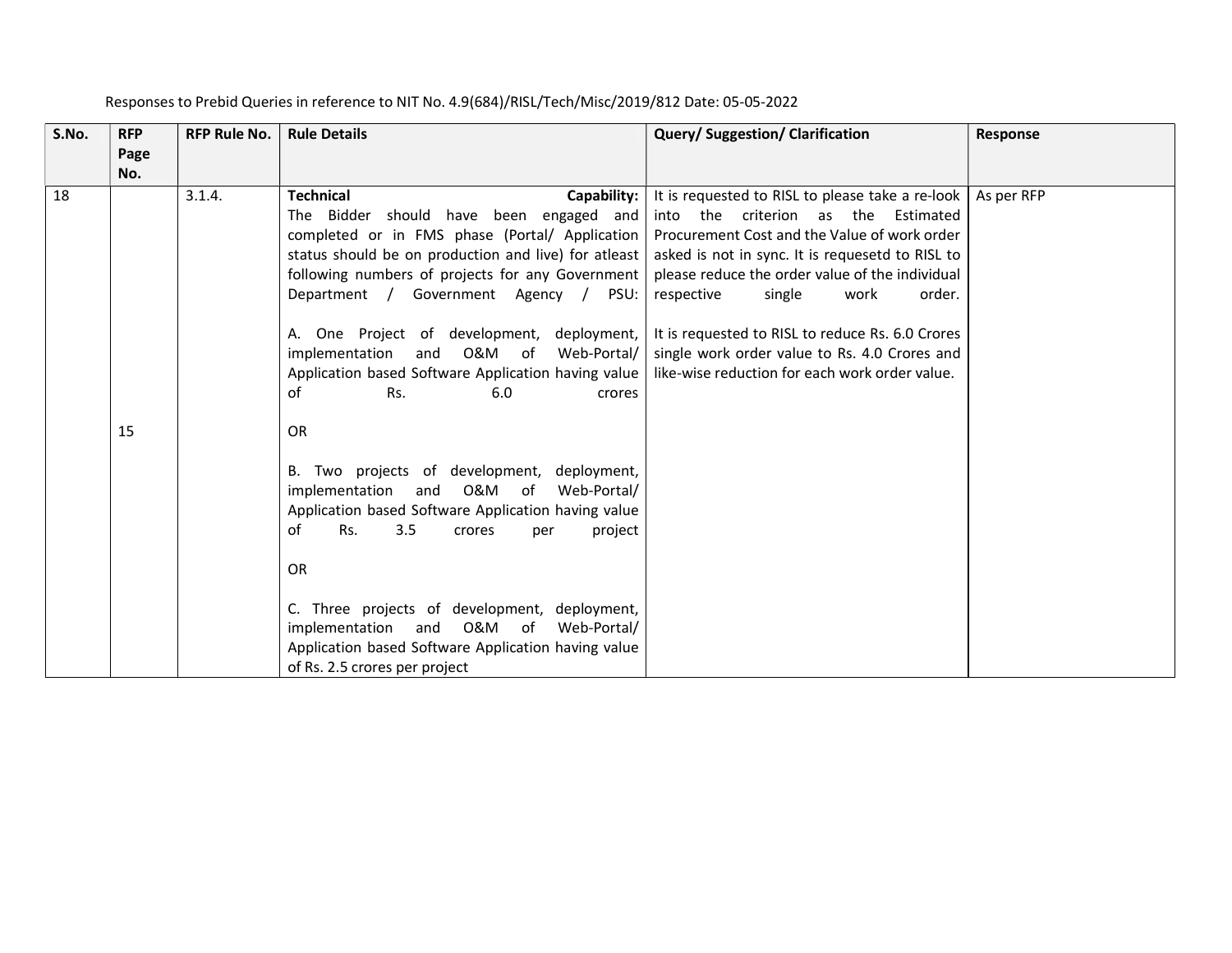| S.No. | <b>RFP</b>  | <b>RFP Rule No.</b> | <b>Rule Details</b>                                                                                                                                                                                                                                                                                                                                                                                                                                                                                                                                                                                                                                                                                                                                                                                                                                                                                                        | <b>Query/Suggestion/Clarification</b>                                                                                                                                                                                                                                                                                                                                                                                                                                                                                                                                                                                                                                                                                                                                                                                                                                     | Response   |
|-------|-------------|---------------------|----------------------------------------------------------------------------------------------------------------------------------------------------------------------------------------------------------------------------------------------------------------------------------------------------------------------------------------------------------------------------------------------------------------------------------------------------------------------------------------------------------------------------------------------------------------------------------------------------------------------------------------------------------------------------------------------------------------------------------------------------------------------------------------------------------------------------------------------------------------------------------------------------------------------------|---------------------------------------------------------------------------------------------------------------------------------------------------------------------------------------------------------------------------------------------------------------------------------------------------------------------------------------------------------------------------------------------------------------------------------------------------------------------------------------------------------------------------------------------------------------------------------------------------------------------------------------------------------------------------------------------------------------------------------------------------------------------------------------------------------------------------------------------------------------------------|------------|
|       | Page<br>No. |                     |                                                                                                                                                                                                                                                                                                                                                                                                                                                                                                                                                                                                                                                                                                                                                                                                                                                                                                                            |                                                                                                                                                                                                                                                                                                                                                                                                                                                                                                                                                                                                                                                                                                                                                                                                                                                                           |            |
| 19    | 15          | 3.1.4.              | <b>Technical</b><br>Capability:<br>The Bidder should have been engaged and<br>completed or in FMS phase (Portal/ Application   completed or in FMS phase (Portal/<br>status should be on production and live) for atleast<br>following numbers of projects for any Government  <br>Department / Government Agency /<br>PSU:<br>A. One Project of development,<br>deployment,<br>implementation<br>0&M<br>of<br>Web-Portal/<br>and<br>Application based Software Application having value  <br>of<br>Rs.<br>6.0<br>crores<br><b>OR</b><br>B. Two projects of development,<br>deployment,<br>O&M of<br>implementation<br>Web-Portal/<br>and<br>Application based Software Application having value<br>3.5<br>Rs.<br>of<br>project<br>crores<br>per<br><b>OR</b><br>C. Three projects of development, deployment,<br>0&M<br>and<br>of<br>Web-Portal/<br>implementation<br>Application based Software Application having value | Kindly request you to modify this clause as:<br>The Bidder should have been engaged and<br>Application status should be on production<br>and live) for atleast following numbers of<br>projects for any Government Department /<br>Government<br>PSU:<br>Agency<br>A. One Project of development, deployment,<br>implementation and O&M of Web-Portal/<br>Application based Software Application having<br>of<br>Rs.<br>3.0<br>value<br>crores<br>0r<br>B. Two projects of development, deployment,<br>implementation and O&M of Web-Portal/<br>Application based Software Application having<br>value<br>of<br>2.0<br>Rs.<br>project<br>crores<br>per<br>OR.<br>Three<br>development,<br>C.<br>projects<br>of<br>deployment, implementation and O&M of<br>Application based Software<br>Web-Portal/<br>Application<br>having<br>value<br>of<br>Rs. 1.0 crore per project | As per RFP |
|       |             |                     | of Rs. 2.5 crores per project                                                                                                                                                                                                                                                                                                                                                                                                                                                                                                                                                                                                                                                                                                                                                                                                                                                                                              |                                                                                                                                                                                                                                                                                                                                                                                                                                                                                                                                                                                                                                                                                                                                                                                                                                                                           |            |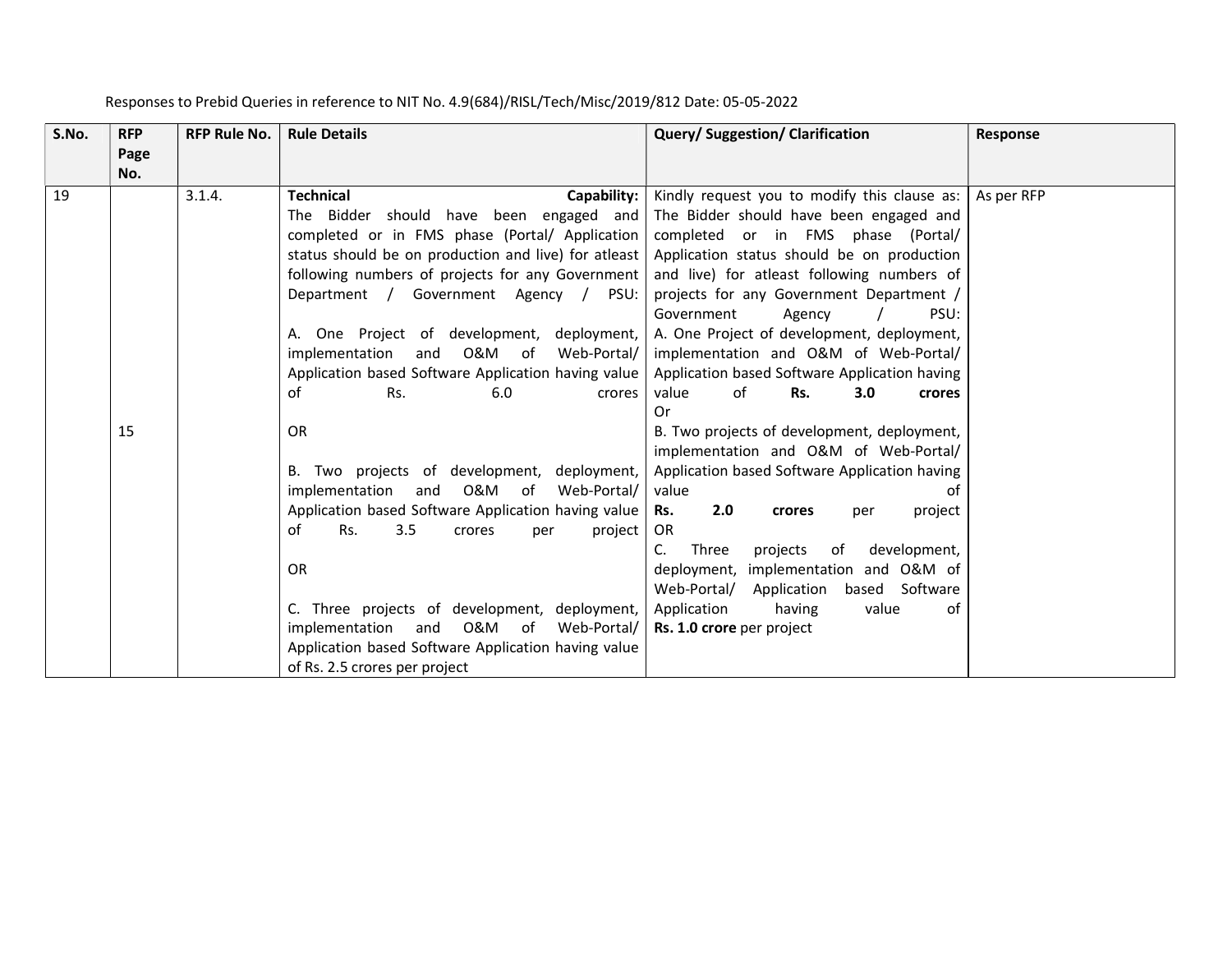| S.No. | <b>RFP</b>  | <b>RFP Rule No.</b> | <b>Rule Details</b>                                                                                                                                                                                                                                                                                                                                                                                                                                                                                                                                                                                                                                                                                                                                                                                                                           | Query/Suggestion/Clarification                                                                                                                                                                                                                                                                                                                                                                                                                                                                                                                                                                                                                                                                                                                                                     | Response   |
|-------|-------------|---------------------|-----------------------------------------------------------------------------------------------------------------------------------------------------------------------------------------------------------------------------------------------------------------------------------------------------------------------------------------------------------------------------------------------------------------------------------------------------------------------------------------------------------------------------------------------------------------------------------------------------------------------------------------------------------------------------------------------------------------------------------------------------------------------------------------------------------------------------------------------|------------------------------------------------------------------------------------------------------------------------------------------------------------------------------------------------------------------------------------------------------------------------------------------------------------------------------------------------------------------------------------------------------------------------------------------------------------------------------------------------------------------------------------------------------------------------------------------------------------------------------------------------------------------------------------------------------------------------------------------------------------------------------------|------------|
|       | Page<br>No. |                     |                                                                                                                                                                                                                                                                                                                                                                                                                                                                                                                                                                                                                                                                                                                                                                                                                                               |                                                                                                                                                                                                                                                                                                                                                                                                                                                                                                                                                                                                                                                                                                                                                                                    |            |
| 20    | 15          | 3.1.4.              | <b>Technical</b><br>Capability:<br>The Bidder should have been engaged and<br>completed or in FMS phase (Portal/ Application<br>status should be on production and live) for atleast<br>following numbers of projects for any Government<br>Department / Government Agency / PSU:A. One<br>Project<br>of<br>development,<br>deployment,<br>and O&M of Web-Portal/<br>implementation<br>Application based Software Application having value<br>of Rs. 6.0 croresORB. Two projects of development,<br>deployment, implementation and O&M of Web-<br>Portal/ Application based Software Application<br>having value of Rs. 3.5 crores per projectORC. Three<br>of<br>projects<br>development,<br>deployment,<br>and O&M of Web-Portal/<br>implementation<br>Application based Software Application having value<br>of Rs. 2.5 crores per project | Bidder should have been engaged and<br>completed or in FMS phase (Portal/<br>Application status should be on production<br>and live) for atleast following numbers of<br>projects for any Government Department /<br>Government Agency / PSU:A. One Project of<br>development, deployment, implementation<br>and O&M of Web-Portal/ Application based<br>Software Application having value of Rs. 2.0<br>crores OrB. Two projects of development,<br>deployment, implementation and O&M of<br>Web-Portal/ Application based Software<br>Application having value of Rs. 1.0 crores per<br>projectORC. Three projects of development,<br>deployment, implementation and O&M of<br>Web-Portal/ Application based Software<br>Application having value of Rs. 75 Lacs per<br>project. | As per RFP |
| 21    | 15          | 3.1.4.              | <b>Technical</b><br>Capability:<br>The Bidder should have been engaged and<br>completed or in FMS phase (Portal/ Application<br>status should be on production and live) for atleast<br>following numbers of projects for any Government<br>Department / Government Agency / PSU:<br>A. One Project of development, deployment,<br>implementation and O&M of Web-Portal/<br>Application based Software Application having value<br>of<br>6.0<br>Rs.<br>crores<br>OR                                                                                                                                                                                                                                                                                                                                                                           | Request your to amend the clause as below:<br>The Bidder should have been engaged and<br>completed or in FMS phase (Portal/<br>Application status should be on production<br>and live) for atleast following numbers of<br>projects for any Government Department /<br>Government<br>PSU/Private<br>Agency<br>$\sqrt{2}$<br>Organizations in India/Abroad.                                                                                                                                                                                                                                                                                                                                                                                                                         | As per RFP |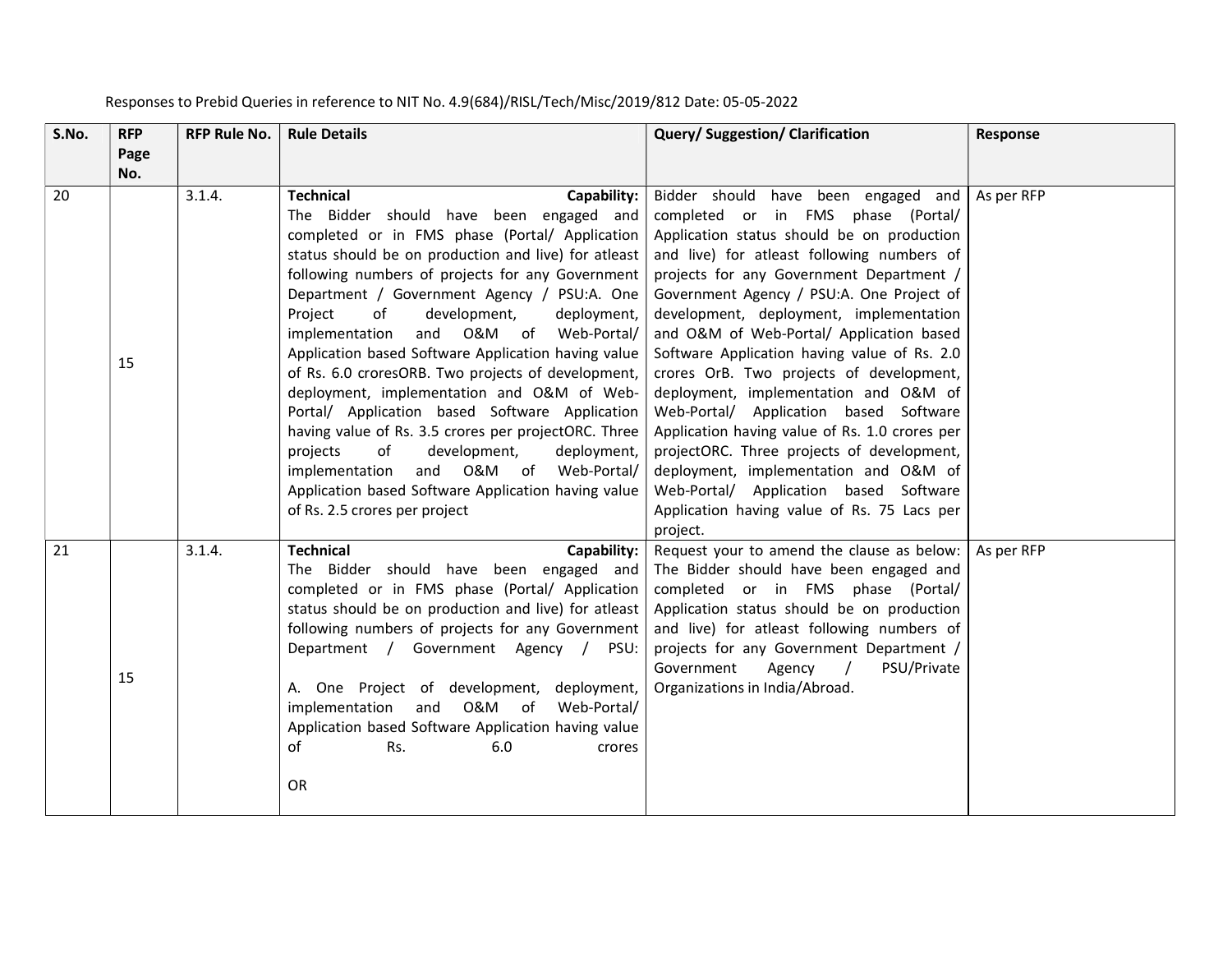| S.No. | <b>RFP</b><br>Page | <b>RFP Rule No.</b> | <b>Rule Details</b>                                                                                                                                                                                                                                                                                                                                                                                                                                                                                                                                                                                                               | Query/Suggestion/Clarification                                                                                                                                                                                                                                                                                                                                                                                                                                                                                                                                                                                                                                                                                                                                                                   | <b>Response</b> |
|-------|--------------------|---------------------|-----------------------------------------------------------------------------------------------------------------------------------------------------------------------------------------------------------------------------------------------------------------------------------------------------------------------------------------------------------------------------------------------------------------------------------------------------------------------------------------------------------------------------------------------------------------------------------------------------------------------------------|--------------------------------------------------------------------------------------------------------------------------------------------------------------------------------------------------------------------------------------------------------------------------------------------------------------------------------------------------------------------------------------------------------------------------------------------------------------------------------------------------------------------------------------------------------------------------------------------------------------------------------------------------------------------------------------------------------------------------------------------------------------------------------------------------|-----------------|
|       | No.                |                     | B. Two projects of development, deployment,<br>O&M of<br>implementation<br>and<br>Web-Portal/<br>Application based Software Application having value<br>3.5<br>of<br>Rs.<br>crores<br>project<br>per<br><b>OR</b><br>C. Three projects of development, deployment,<br>implementation and O&M of Web-Portal/<br>Application based Software Application having value<br>of Rs. 2.5 crores per project                                                                                                                                                                                                                               |                                                                                                                                                                                                                                                                                                                                                                                                                                                                                                                                                                                                                                                                                                                                                                                                  |                 |
| 22    | 15                 | 3.1.4.              | <b>Technical</b><br>Capability:<br>A. One Project of development, deployment,<br>and O&M of<br>Web-Portal/<br>implementation<br>Application based Software Application having value<br>of<br>Rs.<br>6.0<br>crores<br>Or<br>B. Two projects of development, deployment,<br>implementation<br>0&M<br>Web-Portal/<br>and<br>of<br>Application based Software Application having value<br>of<br>Rs.<br>3.5<br>crores<br>project<br>per<br><b>OR</b><br>C. Three projects of development, deployment,<br>implementation and O&M of Web-Portal/<br>Application based Software Application having value<br>of Rs. 2.5 crores per project | 1. Government relaxed procurement related<br>to experience and turnover for MSME and<br>Startup.<br>Please give relaxation to MSME's in<br>Prequalification<br>Experience<br>criteria.<br>2. Rule 173 (i) of the GFRs exempts the<br>startup/MSME from Prior Experience and<br>Prior Turnover requirements for DPIIT<br>Recognized Startups/MSME<br>subject to<br>meeting of quality & technical specifications<br>and making suitable provisions in the bidding<br>document.<br>3. The value for qualifying the experience<br>criteria for MSME to be calculated 80% of the<br>value.<br>total<br>Contact<br>Hence Request you to amend the clause that<br>MSME projects for experience criteria are<br>relaxed and to be 80% of the Total Contract<br>Value<br>this<br>6crore<br>project<br>ie | As per RFP      |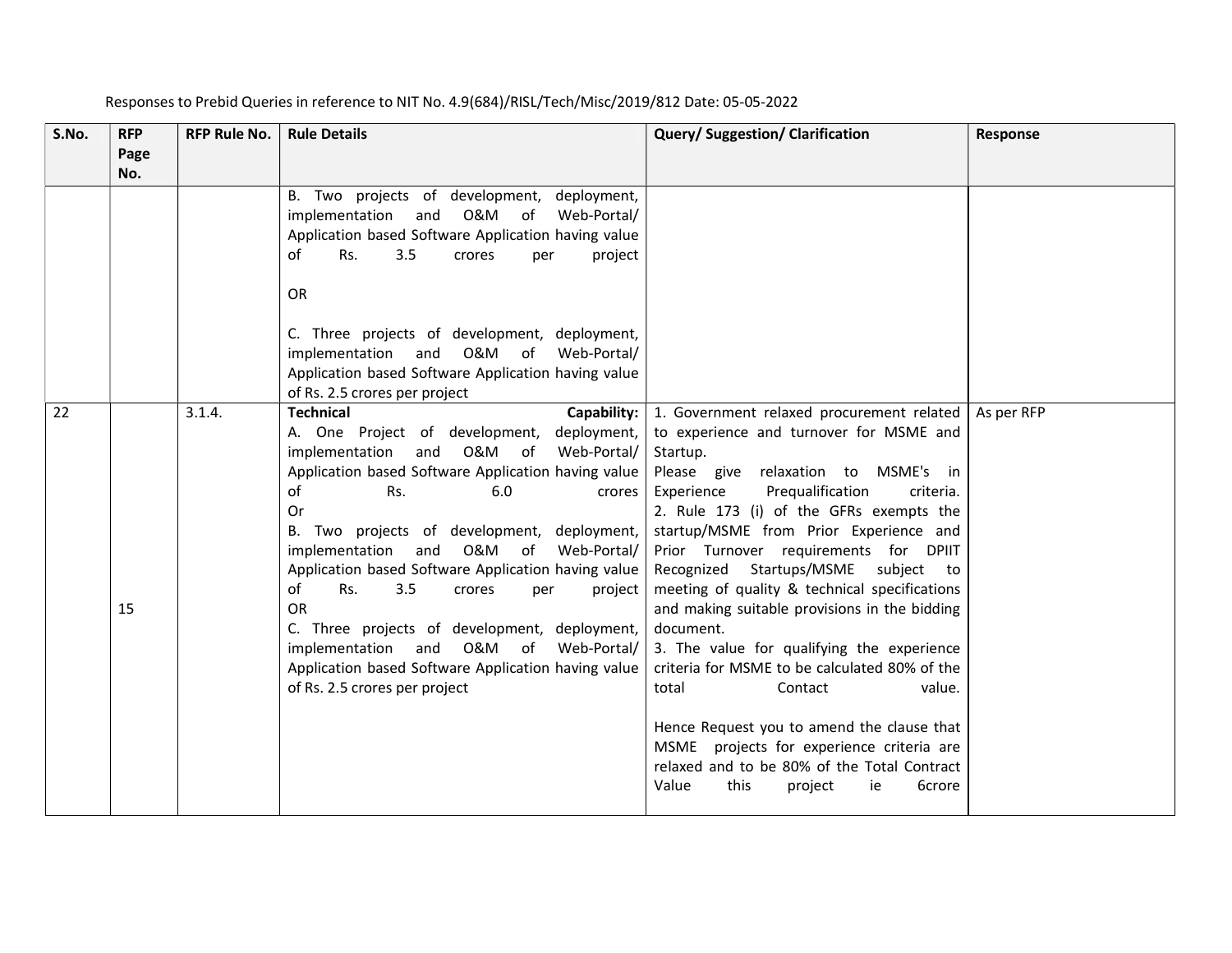| S.No. | <b>RFP</b> | <b>RFP Rule No.</b> | <b>Rule Details</b>                                   | <b>Query/Suggestion/Clarification</b>           | Response   |
|-------|------------|---------------------|-------------------------------------------------------|-------------------------------------------------|------------|
|       | Page       |                     |                                                       |                                                 |            |
|       | No.        |                     |                                                       |                                                 |            |
|       |            |                     |                                                       | A. One Project of development, deployment,      |            |
|       |            |                     |                                                       | implementation and O&M of Web-Portal/           |            |
|       |            |                     |                                                       | Application based Software Application having   |            |
|       |            |                     |                                                       | 80% of the Contract value of this project.      |            |
| 23    |            | 3.1.4.              | <b>Technical</b><br>Capability:                       | Request your support in amending the clause:    | As per RFP |
|       |            |                     | D.<br>Note:                                           |                                                 |            |
|       | 16         |                     | 1. The date of the orders and completion of a project | The date of the orders and completion of a      |            |
|       |            |                     | or go live of the project should remain between 1st   | project or go live of the project should remain |            |
|       |            |                     | Apr. 2017 and last date of bid submission.            | between 1st Apr. 2012 and last date of bid      |            |
|       |            |                     |                                                       | submission.                                     |            |
| 24    |            | 3.1.4.              | <b>Technical</b><br>Capability:                       | Request your support in amending the clause:    | As per RFP |
|       |            |                     | 2. Projects executed with in the agency's own         |                                                 |            |
|       | 16         |                     | company, group of companies, Joint Venture            | 2. Projects executed with in the agency's own   |            |
|       |            |                     | companies shall not be considered.                    | company, group of companies, Joint Venture      |            |
|       |            |                     |                                                       | companies shall be considered.                  |            |
| 25    |            | 3.1.4.              | <b>Technical</b><br>Capability:                       | Three projects of development, deployment,      | As per RFP |
|       |            |                     | C. Three projects of development, deployment,         | implementation<br>and O&M<br>of Web-            |            |
|       | 16         |                     | O&M of<br>implementation<br>and<br>Web-Portal/        | Portal/Application based Software Application   |            |
|       |            |                     | Application based Software Application having value   | having value of Rs. 2.0 crores per project      |            |
|       |            |                     | of Rs. 2.5 crores per project                         |                                                 |            |
| 26    |            | 3.1.4.              | <b>Technical</b><br>Capability:                       | The Cost of Hardware to be quoted Separately    | As per RFP |
|       |            |                     | Note:                                                 | or whether existing Hardware is to be used?     |            |
|       |            |                     | The cost of supply, installation and maintenance of   |                                                 |            |
|       | 16         |                     | hardware components will not be considered in         |                                                 |            |
|       |            |                     | project<br>cost                                       |                                                 |            |
|       |            |                     | under this criteria.                                  |                                                 |            |
|       |            |                     |                                                       |                                                 |            |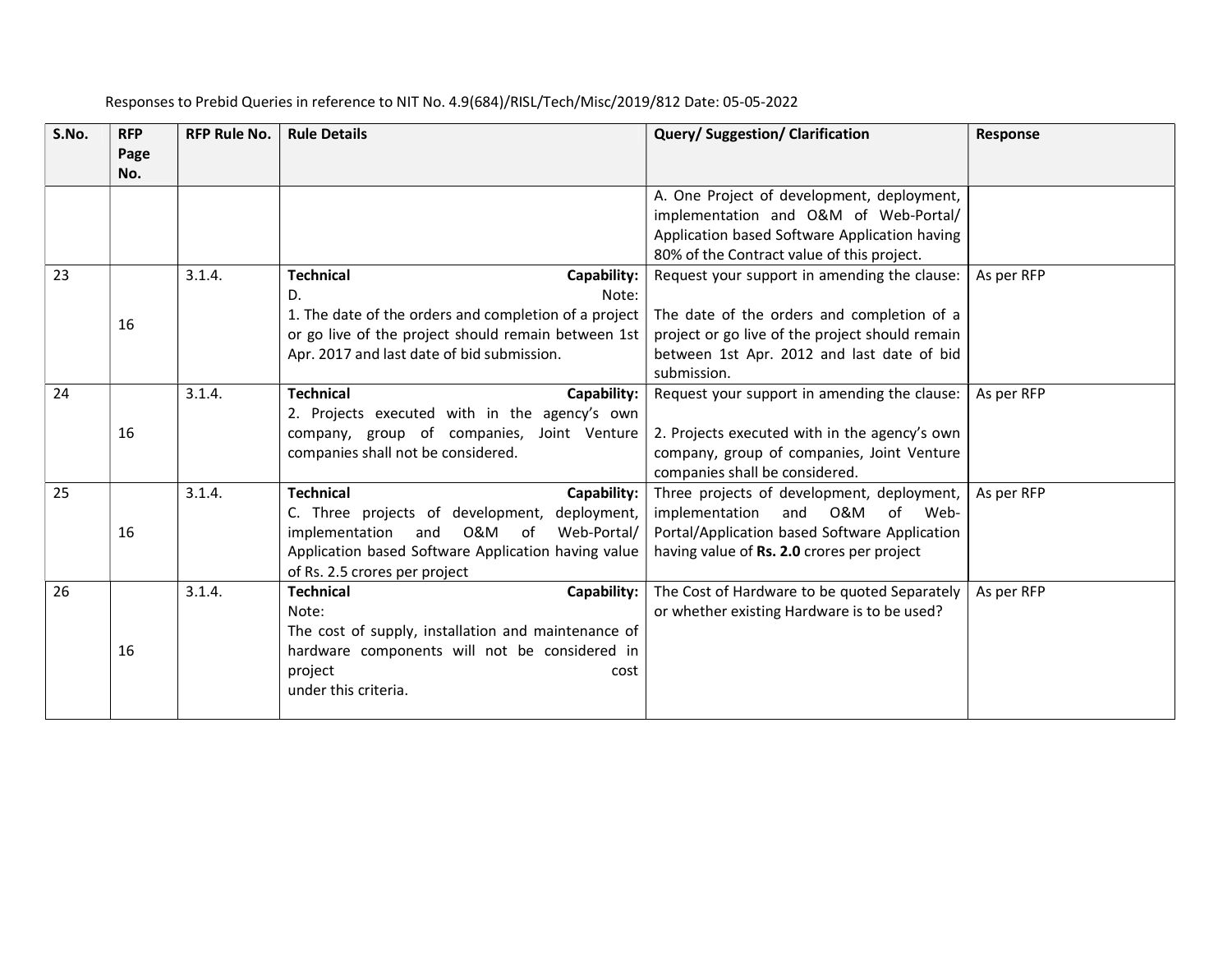| S.No. | <b>RFP</b>  | <b>RFP Rule No.</b> | <b>Rule Details</b>                                                                                                                                                                                                                                                                                                                                                                                                                                                                                                                                                                                                                                                                                                                                                                                                                                                              | <b>Query/Suggestion/Clarification</b>                                                                                                                                                                                                                                                                                                                                                                                                                                  | Response                                                                          |
|-------|-------------|---------------------|----------------------------------------------------------------------------------------------------------------------------------------------------------------------------------------------------------------------------------------------------------------------------------------------------------------------------------------------------------------------------------------------------------------------------------------------------------------------------------------------------------------------------------------------------------------------------------------------------------------------------------------------------------------------------------------------------------------------------------------------------------------------------------------------------------------------------------------------------------------------------------|------------------------------------------------------------------------------------------------------------------------------------------------------------------------------------------------------------------------------------------------------------------------------------------------------------------------------------------------------------------------------------------------------------------------------------------------------------------------|-----------------------------------------------------------------------------------|
|       | Page<br>No. |                     |                                                                                                                                                                                                                                                                                                                                                                                                                                                                                                                                                                                                                                                                                                                                                                                                                                                                                  |                                                                                                                                                                                                                                                                                                                                                                                                                                                                        |                                                                                   |
| 27    | 16          | 3.1.4.              | <b>Technical</b><br>Capability:<br>The Bidder should have been engaged and<br>completed or in FMS phase (Portal/ Application<br>status should be on production and live) for atleast<br>following numbers of projects for any Government<br>Department / Government Agency / PSU:<br>A. One Project of development, deployment,<br>and O&M of Web-Portal/<br>implementation<br>Application based Software Application having value<br>οf<br>Rs.<br>6.0<br>crores<br>OR<br>B. Two projects of development, deployment,<br>and O&M of Web-Portal/<br>implementation<br>Application based Software Application having value<br>of<br>Rs.<br>3.5<br>project<br>crores<br>per<br><b>OR</b><br>C. Three projects of development, deployment,<br>O&M of<br>implementation<br>and<br>Web-Portal/<br>Application based Software Application having value<br>of Rs. 2.5 crores per project | UTIITSL request you to please relax this<br>criteria and allow bidders to showcase<br>experience of any IT projects having value<br>more than 6 crores in completed /ongoing /<br>O&M undertaken by bidder's organization<br>with supporting documents such as<br>WO/Agreement copy/Client Certificate or any<br>other document. And relax the criteria to "1.<br>The date of the orders and completion of a<br>project or go live of the project may be<br>anything". | As per RFP                                                                        |
| 28    | 16          | 3.1.6.              | <b>Certifications:</b><br>The bidder must possess at the time of bidding, a<br>valid CMMi Level 5 Certification or better in software<br>development/ software engineering                                                                                                                                                                                                                                                                                                                                                                                                                                                                                                                                                                                                                                                                                                       | Being the Software Project, request you to<br>incorporate CMMi level 3 as an eligibility<br>criteria.                                                                                                                                                                                                                                                                                                                                                                  | As per RFP                                                                        |
| 29    | 19          | 4.1.                | <b>Detailed Scope of work (SoW)</b>                                                                                                                                                                                                                                                                                                                                                                                                                                                                                                                                                                                                                                                                                                                                                                                                                                              | Request you to kindly clarify the total number<br>of tentative users for this application.                                                                                                                                                                                                                                                                                                                                                                             | As per RFP. Please refer<br>point no. Il under Note<br>section at page no. 130 of |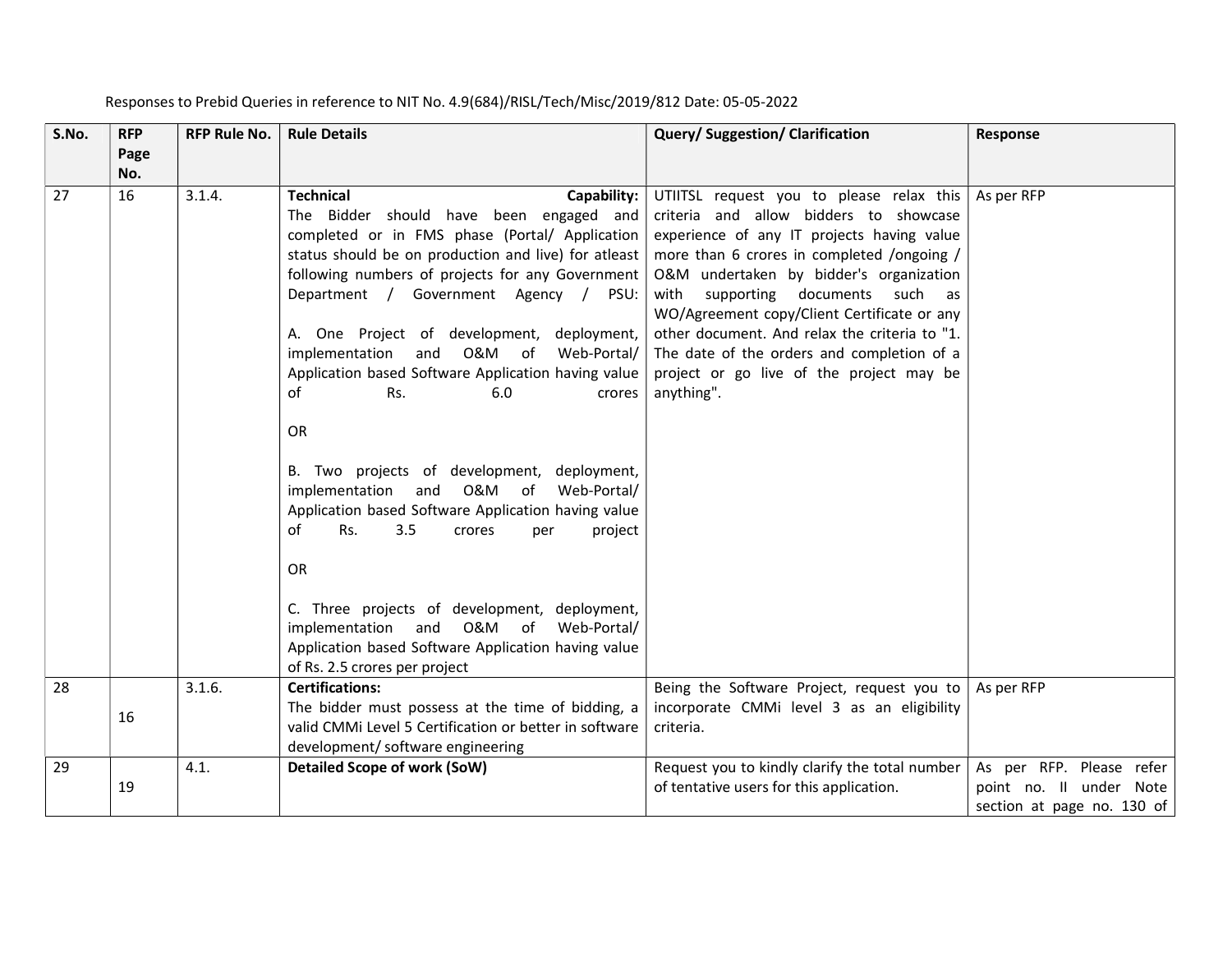| S.No. | <b>RFP</b><br>Page | <b>RFP Rule No.</b> | <b>Rule Details</b>                                                                                                                                                                                                                                                                                                                                                                                                                                                                                                                                                                                                                                                                                                                                                                                                                                                                                                                                                                                                                                                                                                                                                                                 | Query/Suggestion/Clarification                                                                                              | Response                                         |
|-------|--------------------|---------------------|-----------------------------------------------------------------------------------------------------------------------------------------------------------------------------------------------------------------------------------------------------------------------------------------------------------------------------------------------------------------------------------------------------------------------------------------------------------------------------------------------------------------------------------------------------------------------------------------------------------------------------------------------------------------------------------------------------------------------------------------------------------------------------------------------------------------------------------------------------------------------------------------------------------------------------------------------------------------------------------------------------------------------------------------------------------------------------------------------------------------------------------------------------------------------------------------------------|-----------------------------------------------------------------------------------------------------------------------------|--------------------------------------------------|
|       | No.                |                     |                                                                                                                                                                                                                                                                                                                                                                                                                                                                                                                                                                                                                                                                                                                                                                                                                                                                                                                                                                                                                                                                                                                                                                                                     |                                                                                                                             |                                                  |
|       |                    |                     |                                                                                                                                                                                                                                                                                                                                                                                                                                                                                                                                                                                                                                                                                                                                                                                                                                                                                                                                                                                                                                                                                                                                                                                                     |                                                                                                                             | <b>RFP</b>                                       |
| 30    |                    | 4.1.2.5.            | <b>Payment Management</b>                                                                                                                                                                                                                                                                                                                                                                                                                                                                                                                                                                                                                                                                                                                                                                                                                                                                                                                                                                                                                                                                                                                                                                           | 1. Which payment gateways do want to                                                                                        | As per RFP. Please refer                         |
|       | 19                 |                     |                                                                                                                                                                                                                                                                                                                                                                                                                                                                                                                                                                                                                                                                                                                                                                                                                                                                                                                                                                                                                                                                                                                                                                                                     | integrated can you suggest which you like<br>most?                                                                          | point no. 3of theTable at<br>page no. 127 of RFP |
| 31    | 20                 | 4.1.                | <b>Detailed Scope of work (SoW)</b>                                                                                                                                                                                                                                                                                                                                                                                                                                                                                                                                                                                                                                                                                                                                                                                                                                                                                                                                                                                                                                                                                                                                                                 | We request you to Kindly provide what are the<br>modules to be developed in Mobile app.                                     | As per RFP.                                      |
| 32    | 20                 | 4.1.1.6.            | Security Audit / Safe to Host Certification of<br><b>Developed</b><br><b>Modules:</b><br>The selected bidder will ensure and submit Security<br>Audit report / Safe to Host Certification of the<br>developed application by certain empanelled third<br>party external agencies with Government of India<br>and<br>when<br>required.<br>as<br>The bidder will also provide assistance to RISL team<br>in undertaking Security Audit / Safe to Host<br>Certification of the developed application by third<br>party external agency selected by DoIT&C/RISL<br>as and when required and undertake the following<br>activities:<br>A. Ensure developed application is free from<br>Vulnerability / bugs / defects etc. mandatory for<br>clearing Security Audit / Safe to Host Certification as<br>direction<br>of<br>the<br>RISL.<br>per<br>B. Share all the relevant documents like URS / Test<br>Cases as required by the third<br>party<br>external<br>agency<br>C. Incorporate desired changes in the developed<br>application software suggested by the third<br>external<br>party<br>agency<br>D. Based on the audit reports submitted by the TPA<br>(if any), the selected bidder shall make | Please confirm, who will borne the Security<br>Audit Charges for entire duration and also<br>confim the frequency of audit. | As per RFP.                                      |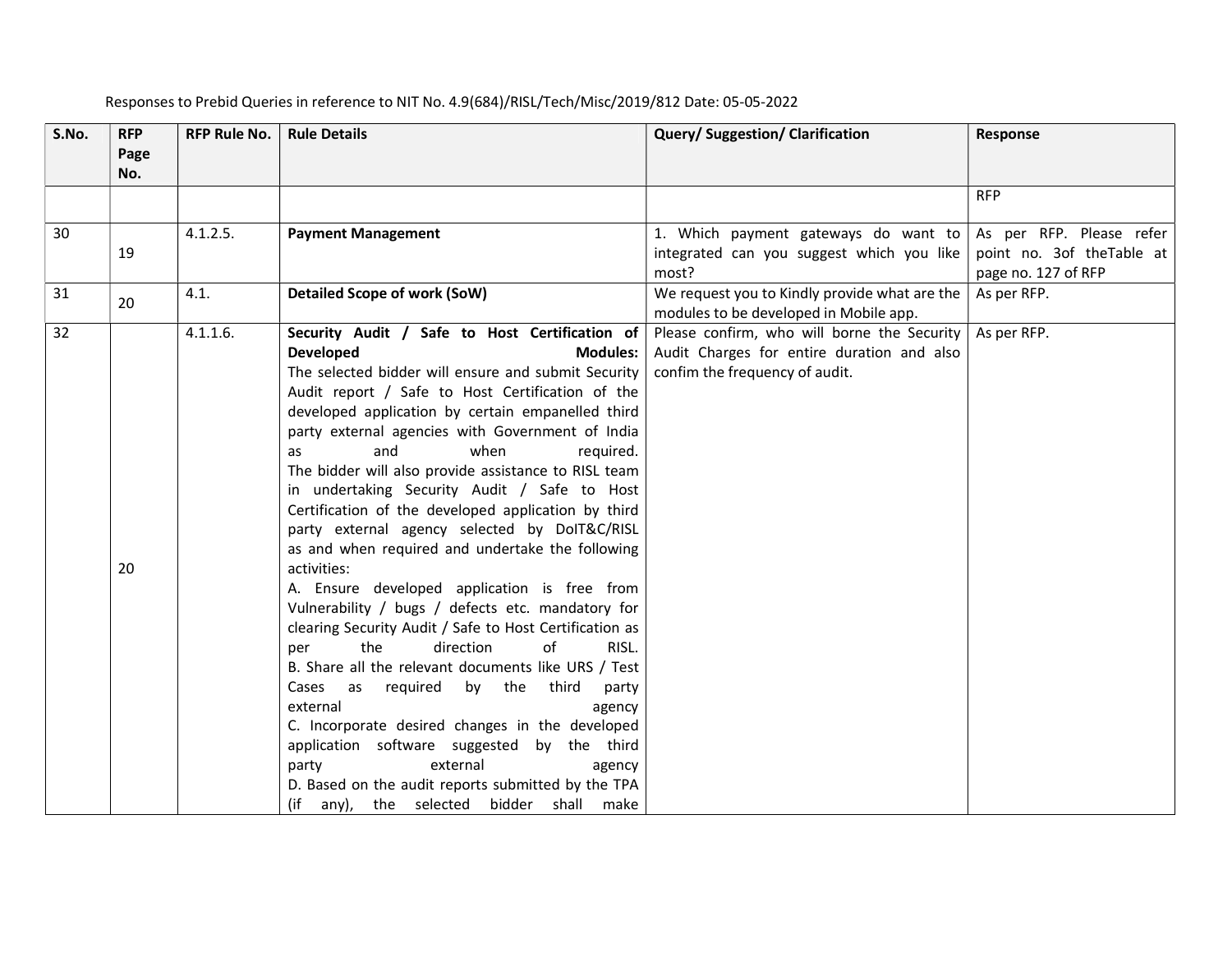| S.No. | <b>RFP</b><br>Page<br>No. | <b>RFP Rule No.</b> | <b>Rule Details</b>                                                                                                                                                                                                                                                         | Query/Suggestion/Clarification                                                                                          | Response                               |
|-------|---------------------------|---------------------|-----------------------------------------------------------------------------------------------------------------------------------------------------------------------------------------------------------------------------------------------------------------------------|-------------------------------------------------------------------------------------------------------------------------|----------------------------------------|
|       |                           |                     | the required changes to the website/ application at<br>subsequently<br>extra<br>cost<br>and<br>final<br>no<br>spiral and design documents will be submitted to<br>RISL for sign off.                                                                                        |                                                                                                                         |                                        |
| 33    | 20                        | 4.1.1.6.            |                                                                                                                                                                                                                                                                             | Please confirm if the existing windows servers<br>installed with IIS?                                                   | As per RFP                             |
| 34    | 21                        | 4.1.1.1.            | Study of business & system requirements- The<br>bidder shall conduct proper study and requirement<br>gathering with the concerned stakeholders and<br>the<br>requirements<br>follows:<br>document<br>as<br>Shall define the data migration from existing systems<br>if any. | We assume that there is data migration scope<br>confirm.<br>Kindly<br>If yes, then what is the data size for migration. | As per RFP.                            |
| 35    | 21                        | 4.1.1.2.            | Design & Development of modules/ submodules of<br>application<br>Wherever required, data migration from any existing<br>systems shall be done with cleansing of data                                                                                                        | Please clarify " any existing systems"                                                                                  | Please refer section 2.3 of<br>the RFP |
| 36    | 21                        | 4.1.1.2.            | Design & Development of modules/ submodules of<br>application<br>Wherever required, data migration from any existing<br>systems shall be done with cleansing of data                                                                                                        | Please define the size, format and quality of<br>data which are to be migrated.                                         | Please refer section 2.3 of<br>the RFP |
| 37    | 22                        | 4.1.1.2.            | Design & Development of modules/ submodules of<br>application<br>8. To maintain business continuity the SI shall make<br>of<br>existing<br>development<br>stack<br>use<br>RSDC.<br>available<br>in                                                                          | Please confirm if we can use any other web<br>server on Windows. I.e. Nginx?                                            | Please refer section 2.3 of<br>the RFP |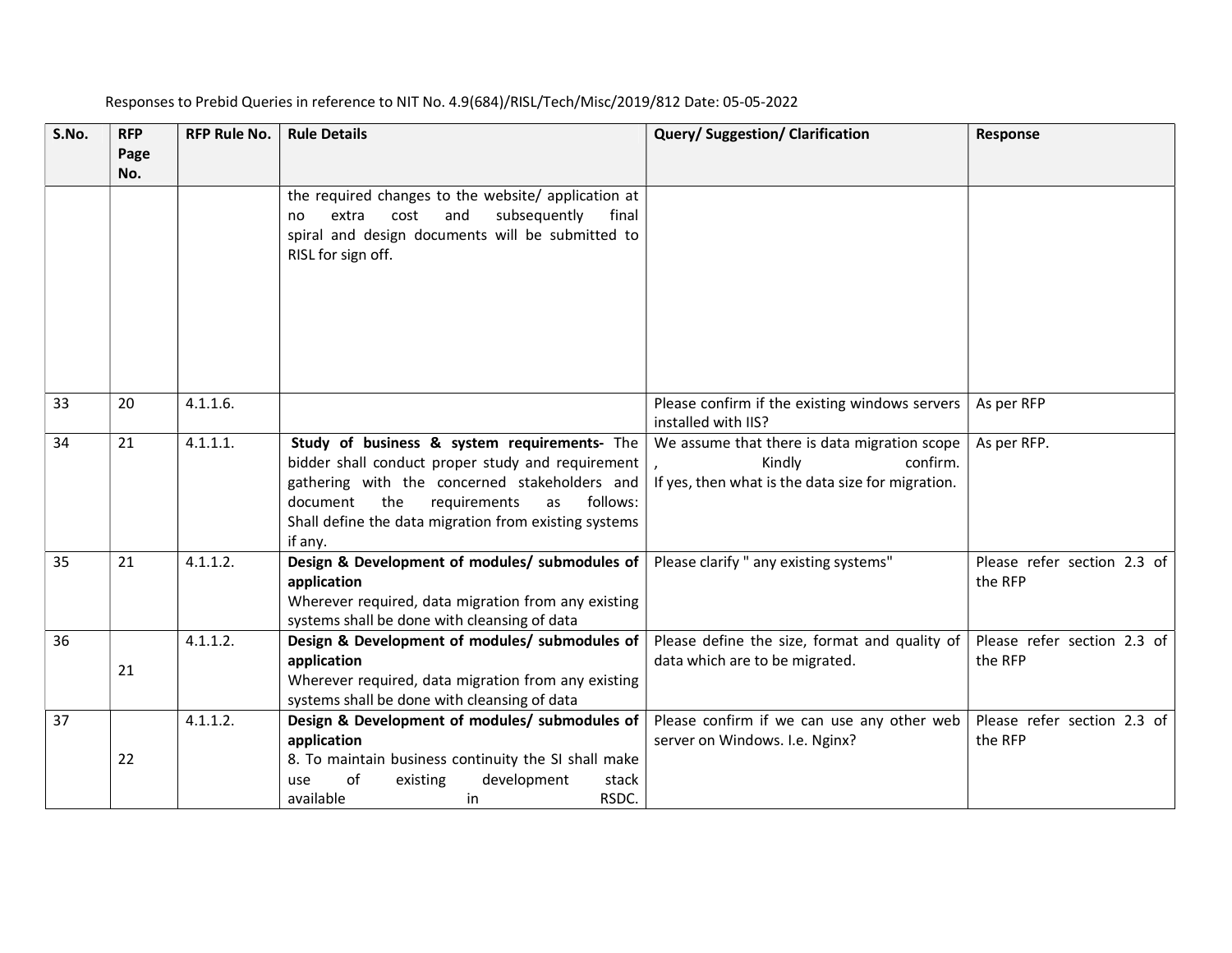| S.No. | <b>RFP</b>  | <b>RFP Rule No.</b> | <b>Rule Details</b>                                                                                                                                                                                                                                                                                                                                                                                                                                                                                       | <b>Query/Suggestion/Clarification</b>                                                                        | <b>Response</b>                                                                     |
|-------|-------------|---------------------|-----------------------------------------------------------------------------------------------------------------------------------------------------------------------------------------------------------------------------------------------------------------------------------------------------------------------------------------------------------------------------------------------------------------------------------------------------------------------------------------------------------|--------------------------------------------------------------------------------------------------------------|-------------------------------------------------------------------------------------|
|       | Page<br>No. |                     |                                                                                                                                                                                                                                                                                                                                                                                                                                                                                                           |                                                                                                              |                                                                                     |
|       |             |                     | 9. The existing Development Stack for design /<br>development, customization and<br>deployment<br>of the solution already available in RSDC<br>Note: These components shall be provided by RISL/<br>RSDC/ DoIT&C and bidder need not to include the<br>cost of these products in the financial bid.                                                                                                                                                                                                       |                                                                                                              |                                                                                     |
| 38    | 22          | 4.1.1.2.            | Design & Development of modules/ submodules of<br>application<br>8. To maintain business continuity the SI shall make<br>of<br>existing<br>development<br>stack<br>use<br>available<br>RSDC.<br>in<br>9. The existing Development Stack for design /<br>development, customization and<br>deployment<br>of the solution already available in RSDC<br>Note: These components shall be provided by RISL/<br>RSDC/ DoIT&C and bidder need not to include the<br>cost of these products in the financial bid. | Please confirm if there are any linux servers<br>available in the environment?                               | As per RFP. Please refer<br>section 4.1.1.2 of RFP                                  |
| 39    | 22          | 4.1.1.2.            | Design & Development of modules/ submodules of<br>application<br>8. To maintain business continuity the SI shall make<br>of<br>existing<br>development<br>stack<br>use<br>available<br>in<br>RSDC.<br>9. The existing Development Stack for design /<br>development, customization and<br>deployment<br>of the solution already available in RSDC<br>Note: These components shall be provided by RISL/<br>RSDC/ DoIT&C and bidder need not to include the<br>cost of these products in the financial bid. | Please confirm if we can use any other<br>language than java and .net for development<br>of our application? | As per RFP. Please refer<br>section 4.1.1.2 and section 3<br>of Annexure 14 of RFP. |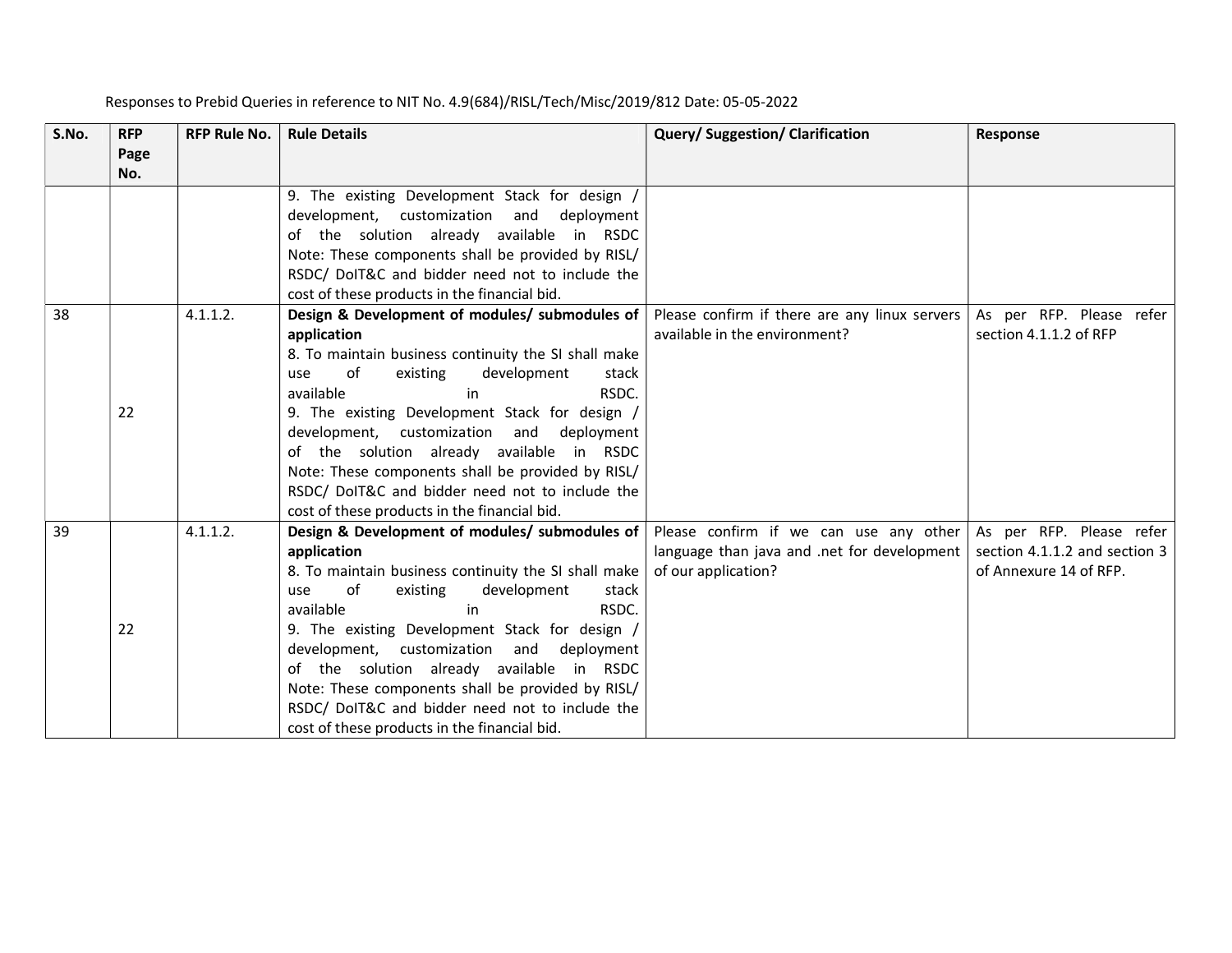| S.No. | <b>RFP</b><br>Page | <b>RFP Rule No.</b> | <b>Rule Details</b>                                                                                                                                                                                                                                                                                                                                                       | Query/Suggestion/Clarification                                                                                                                                                                                                                                                                                                                                                                                                             | Response   |
|-------|--------------------|---------------------|---------------------------------------------------------------------------------------------------------------------------------------------------------------------------------------------------------------------------------------------------------------------------------------------------------------------------------------------------------------------------|--------------------------------------------------------------------------------------------------------------------------------------------------------------------------------------------------------------------------------------------------------------------------------------------------------------------------------------------------------------------------------------------------------------------------------------------|------------|
|       | No.                |                     |                                                                                                                                                                                                                                                                                                                                                                           |                                                                                                                                                                                                                                                                                                                                                                                                                                            |            |
| 40    | 22                 | 4.1.1.2.            | Design & Development of modules/ submodules of<br>application<br>Note: These components shall be provided by RISL/<br>RSDC/ DoIT&C and bidder need not to include the<br>cost of these products in the financial bid.                                                                                                                                                     | As per our understanding, we assume that the<br>solution is to be hosted in the RSDC or any<br>other location defined by the RISL, all the<br>necessary hosting infra and software pre-<br>requises of tware(as per list mentioned in Pg 22<br>of RFP) will be provided by the client whereas<br>the bidder will be only provide the server<br>sizing and other requirements for the running<br>of the developed solution. Kindly Confirm. | As per RFP |
| 41    | 22                 | 4.1.1.2.            | Design & Development of modules/ submodules of<br>application:<br>9. The existing Development Stack for design,<br>development, customization and<br>deployment<br>of the solution already available in RSDC.<br>Note: These components shall be provided by RISL/<br>DoIT&C and bidder need not to<br>RSDC/<br>include the cost of these products in the financial bid.  | Please clarify that who will provide and bear<br>the cost of required Software Licenses and<br>Hardware.                                                                                                                                                                                                                                                                                                                                   | As per RFP |
| 42    | 22                 | 4.1.1.2.            | Design & Development of modules/ submodules of  <br>application:<br>9. The existing Development Stack for design<br>development, customization and<br>deployment<br>of the solution already available in RSDC.<br>Note: These components shall be provided by RISL/<br>DoIT&C and bidder need not to<br>RSDC/<br>include the cost of these products in the financial bid. | Please clarify that who will bear the cost of<br>any other tool required to manage/Develop<br>application, if any.                                                                                                                                                                                                                                                                                                                         | As per RFP |
| 43    | 22                 | 4.1.1.2.            | Design & Development of modules/ submodules of<br>application:<br>9. The existing Development Stack for design /<br>development, customization and<br>deployment<br>of the solution already available in RSDC.<br>Note: These components shall be provided by RISL/<br>DoIT&C and bidder need not to<br>RSDC/                                                             | We understand that Procurement and ATS of<br>any system software licenses are not in the<br>scope of bidder.                                                                                                                                                                                                                                                                                                                               | As per RFP |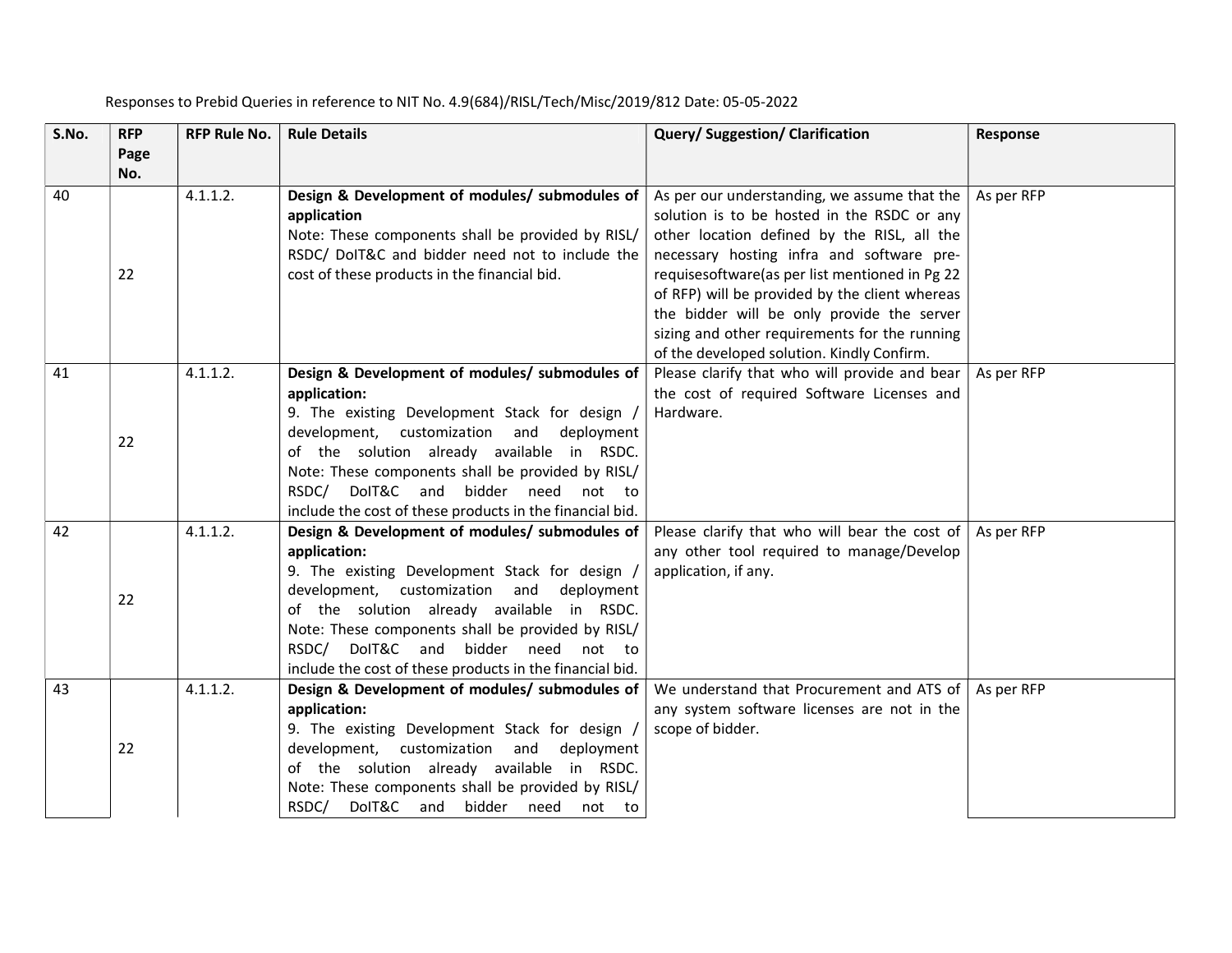| S.No. | <b>RFP</b><br>Page<br>No. | <b>RFP Rule No.</b> | <b>Rule Details</b>                                                                                                                                                                                                                                                                                                                                                                                           | <b>Query/Suggestion/Clarification</b>                                                                                                                                                  | Response   |
|-------|---------------------------|---------------------|---------------------------------------------------------------------------------------------------------------------------------------------------------------------------------------------------------------------------------------------------------------------------------------------------------------------------------------------------------------------------------------------------------------|----------------------------------------------------------------------------------------------------------------------------------------------------------------------------------------|------------|
|       |                           |                     | include the cost of these products in the financial bid.                                                                                                                                                                                                                                                                                                                                                      |                                                                                                                                                                                        |            |
| 44    | 22                        | 4.1.1.3.            | Integration with other applications/modules:                                                                                                                                                                                                                                                                                                                                                                  | 1. How many users shall be authorized to<br>the<br>/generate<br>e-sign?<br>create<br>2. All the third-party APIs will be provided by<br>you?                                           | As per RFP |
| 45    | 22                        | 4.1.1.3.            | Integration with other applications/modules:                                                                                                                                                                                                                                                                                                                                                                  | Who will provide the required API for third<br>party app integration.Also who would provide<br>the SMS and email gateway.                                                              | As per RFP |
| 46    | 22                        | 4.1.1.3.            | Integration with other applications/modules:                                                                                                                                                                                                                                                                                                                                                                  | Please confirm if the required API details are<br>available for Third party applications to be<br>integrated and share by RISL at the time of<br>implementation?                       | As per RFP |
| 47    | 22                        | 4.1.1.3.            | with other applications/modules:<br>Integration<br>shall be responsible for providing<br>The bidder<br>and/<br>integration<br>complete<br>support<br>or<br>integration activities for integrating the application's<br>modules/<br>modules<br>sub<br>with<br>other<br>applications/ modules that may be decided in future<br>of<br>by<br>action<br>RISL<br>during<br>the<br>course<br>entire contract period. | $\mathbf{H}$<br>Please<br>with<br>clarify<br>other<br>applications/ modules"                                                                                                           | As per RFP |
| 48    | 23                        | 4.1.1.3.            | Integrable with 3rd party application as per the<br>requirement and IT architecture of Rajasthan State                                                                                                                                                                                                                                                                                                        | 1. Which third-party application needs to be<br>integrated<br>it,<br>please?<br>can<br>name<br>2. You will provide all the application or<br>external modules along with APIs, please? | As per RFP |
| 49    | 23                        | 4.1.1.3.            | Integration<br>with<br>other<br>applications/modules:<br>Point No 1 to 11                                                                                                                                                                                                                                                                                                                                     | The required API and touch point support<br>required from RISL to build interfaces.                                                                                                    | As per RFP |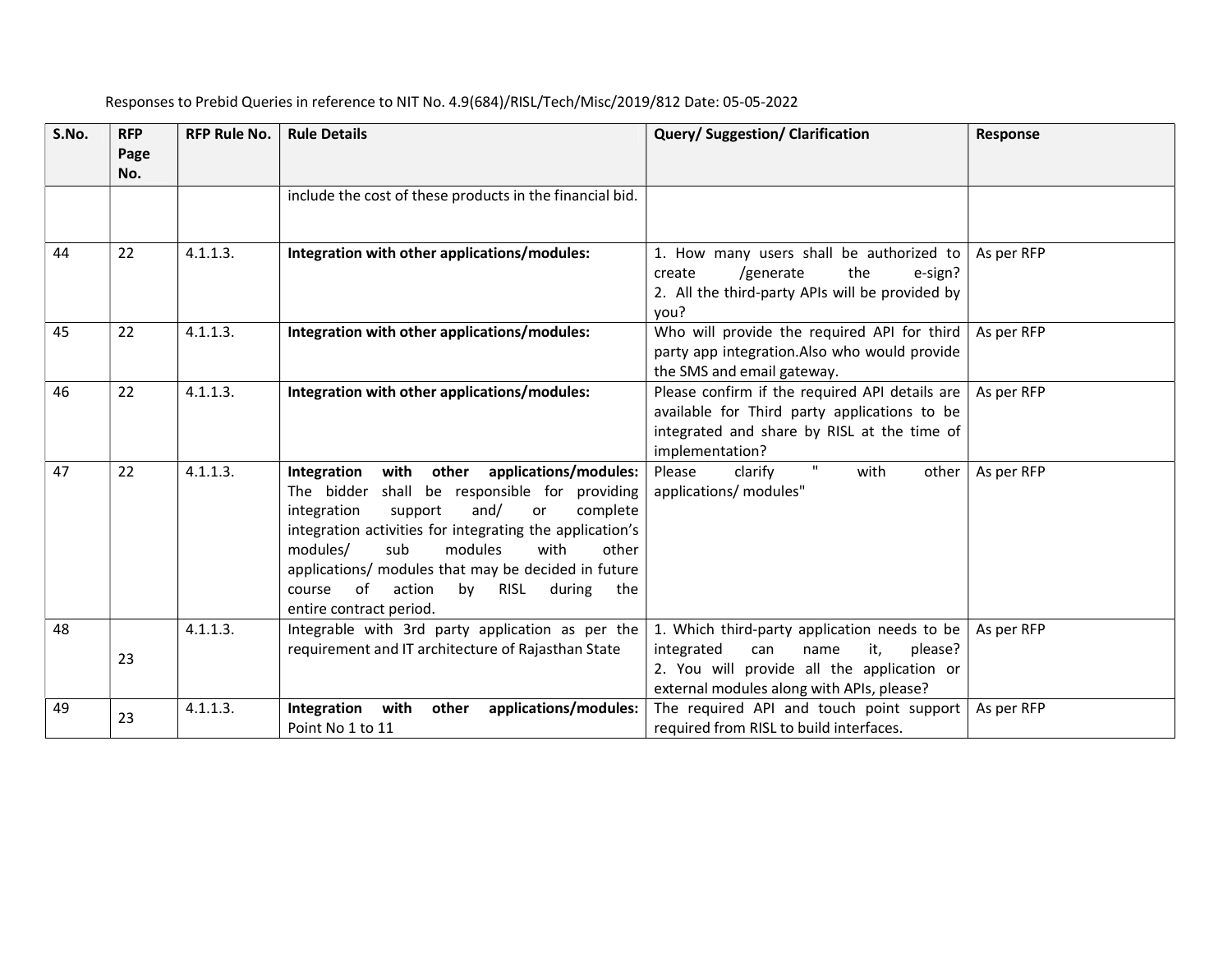| S.No. | <b>RFP</b><br>Page | <b>RFP Rule No.</b> | <b>Rule Details</b>                                                                                                                                                                                                                                                                                                                | Query/Suggestion/Clarification                                                                                                                                                                                       | Response   |
|-------|--------------------|---------------------|------------------------------------------------------------------------------------------------------------------------------------------------------------------------------------------------------------------------------------------------------------------------------------------------------------------------------------|----------------------------------------------------------------------------------------------------------------------------------------------------------------------------------------------------------------------|------------|
| 50    | No.<br>23          | 4.1.1.4.            | Testing of Developed Modules/ Functionalities:<br>Conducting testing of various components/ modules<br>of the software developed. The bidder shall be<br>required to share the testing documents and<br>standards with the designated third party auditor<br>(TPA), wherever applicable/ required.                                 | Please clarify that who will provide third party<br>auditor (TPA), wherever applicable/ required.                                                                                                                    | As per RFP |
| 51    | 24                 | 4.1.1.6.            | <b>Security Audit</b>                                                                                                                                                                                                                                                                                                              | We understood that the SI will only support to<br>complete the observations raised by the<br>security audit agency. However engagement<br>of the security audit agency will be borne by<br>the RISL. Please clarify. | As per RFP |
| 52    | 24                 | 4.1.1.6.            | Security Audit / Safe to Host Certification of<br><b>Developed</b><br><b>Modules:</b><br>The selected bidder will ensure and submit Security<br>Audit report / Safe to Host Certification of the<br>developed application by certain empanelled third<br>party external agencies with Government of India<br>as and when required. | Please clarify that who will provide Security<br>Audit report / Safe to Host Certification cost.                                                                                                                     | As per RFP |
| 53    | 25                 | 4.1.1.7.            | Implementation<br>and<br>Support:<br>The selected bidder has to deploy required onsite<br>resources to provide support and maintenance of<br>the existing and to be developed application                                                                                                                                          | Requested to please clarify that Who will<br>Provide the remaining Required Infrastructure<br>and Sitting Space for onsite resources.                                                                                | As per RFP |
| 54    | 25                 | 4.1.1.7.            | Implementation<br>and<br>Support:<br>The selected bidder has to deploy required onsite<br>resources to provide support and maintenance of<br>the existing and to be developed application                                                                                                                                          | We understand that no software developer (Sr<br>or Jr) would be deployed at onsite, these<br>resources<br>will<br>work<br>from<br>bidder's<br>development centre.                                                    | As per RFP |
| 55    | 25                 | 4.1.1.7.            | Implementation<br>and<br>Support:<br>E. The selected bidder will also ensure support and<br>maintenance of the existing application of sales &<br>inventory management till the migration of existing<br>application to new application as per the services                                                                        | Please clarify if any further enhancement and<br>Maintenance existing CONFED.                                                                                                                                        | As per RFP |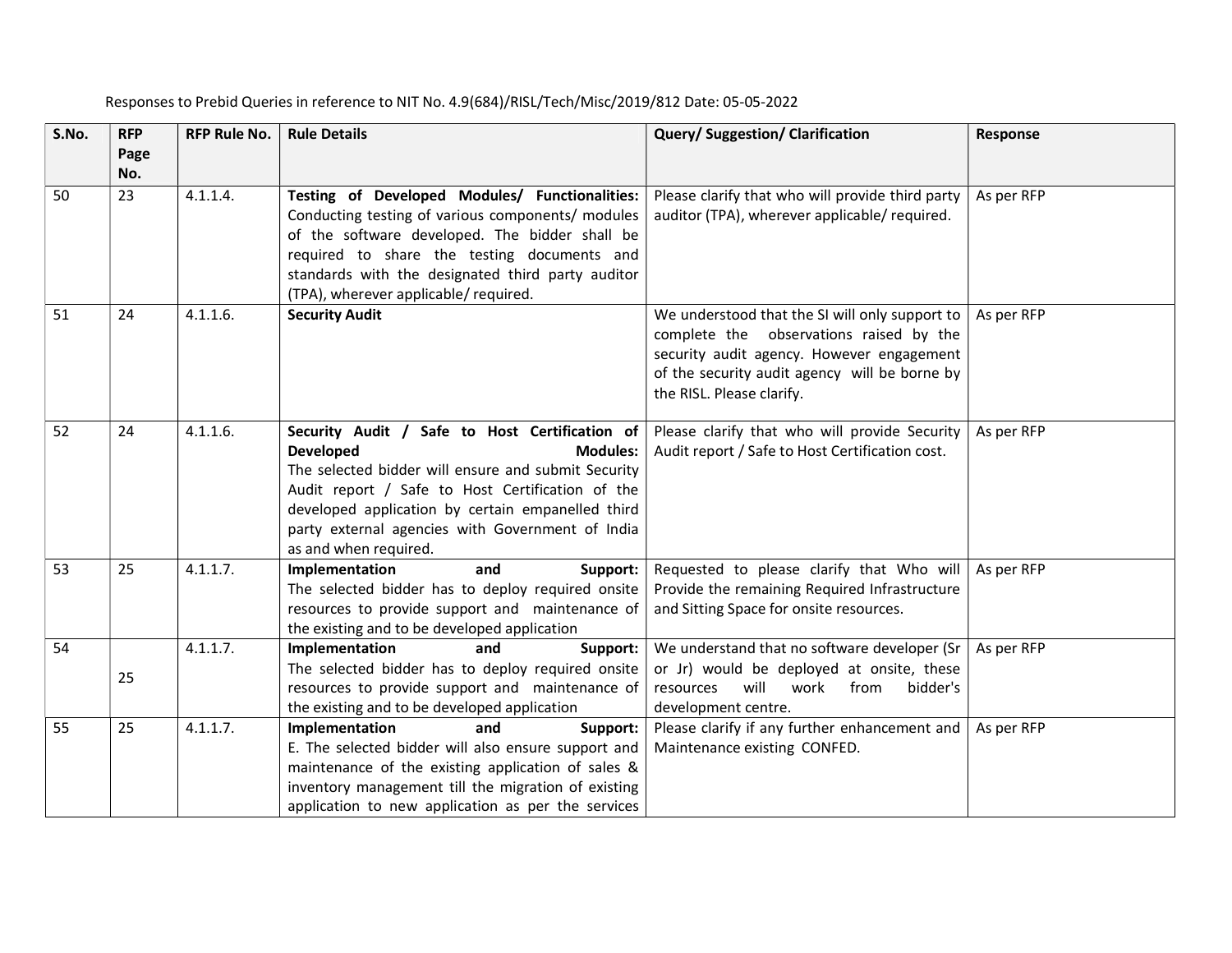| S.No. | <b>RFP</b><br>Page<br>No. | <b>RFP Rule No.</b> | <b>Rule Details</b>                                                                                                                                                                                                                                                                                              | Query/Suggestion/Clarification                                                                                                                                                                                                                                                                                                                                   | <b>Response</b> |
|-------|---------------------------|---------------------|------------------------------------------------------------------------------------------------------------------------------------------------------------------------------------------------------------------------------------------------------------------------------------------------------------------|------------------------------------------------------------------------------------------------------------------------------------------------------------------------------------------------------------------------------------------------------------------------------------------------------------------------------------------------------------------|-----------------|
|       |                           |                     | mentioned in the Operations & Maintenance section<br>of this RFP.                                                                                                                                                                                                                                                |                                                                                                                                                                                                                                                                                                                                                                  |                 |
| 56    | 25                        | 4.1.1.8.            | <b>Training</b><br>Capacity<br><b>Building:</b><br>and<br>The training locations in Rajasthan, batch size, mode<br>Offsite),<br>training<br>(Onsite/<br>duration<br>of<br>etc. will be decided with the User Department/Other<br>Designated<br>Department,<br>Rajasthan<br>as <sub>1</sub><br>and when required. | UTIITSL request you to please confirm the<br>number of onsite locations for training and the<br>batch size. Also, UTIITSL recommend training<br>via VC considering the current situation of<br>of<br>COVID.<br>rising<br>cases<br>If Training has to be provided offsite, who will<br>bear the cost of Travelling and other facilities<br>required for training. | As per RFP      |
| 57    | 25                        | 4.1.1.8.            | <b>Training and Capacity Building</b>                                                                                                                                                                                                                                                                            | Request you to kindly clarify the mode of<br>training session (virtually or Physically)<br>. We assume that If the training will be<br>conducted physically then the training cost<br>such as travelling & lodging expenses as well<br>as training infra shall be borne by the client.<br>Kindly confirm.                                                        | As per RFP      |
| 58    | 25                        | 4.1.1.8.            | <b>Training</b><br>and<br>Capacity<br><b>Building:</b><br>The training locations in Rajasthan, batch size, mode<br>of training (Onsite/ Offsite), duration etc. will be<br>decided with the User Department/ Other<br>Designated Department, Rajasthan as and when<br>required.                                  | For better understanding and efforts<br>estimation, please define the number of<br>trainees, locations and number of batches for<br>providing training.                                                                                                                                                                                                          | As per RFP      |
| 59    | 25                        | 4.1.1.8.            | <b>Training</b><br>and<br>Capacity<br><b>Building:</b><br>The bidder shall be responsible for providing training<br>for new modules and enhanced functionalities to the<br>selected officials by DOITC/ RISL/ WCD/ Other<br>Designated Department.                                                               | Kindly request you to provide the number of<br>users to be trained and also the locations<br>where training need to be provided.                                                                                                                                                                                                                                 | As per RFP      |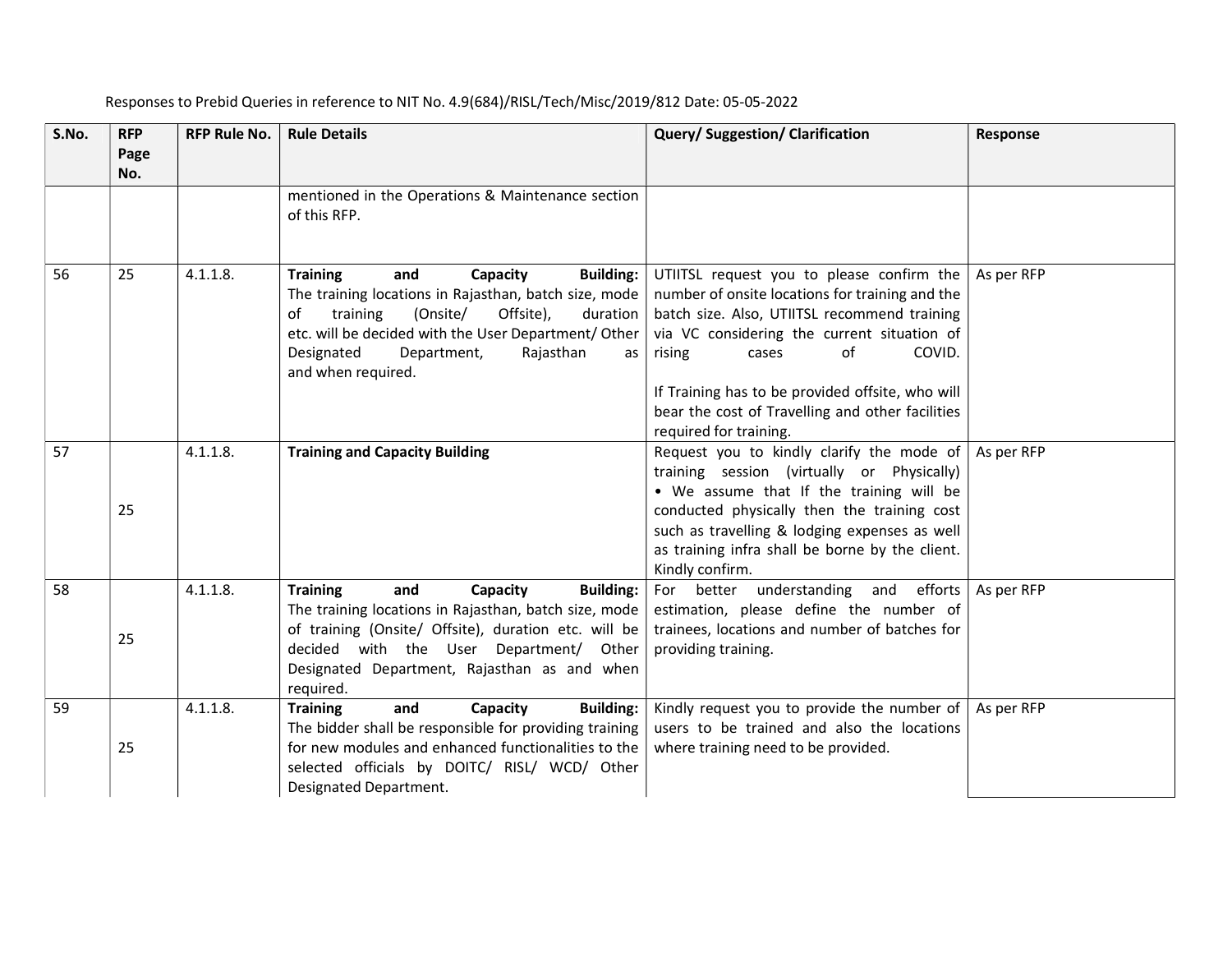| S.No. | <b>RFP</b>  | <b>RFP Rule No.</b> | <b>Rule Details</b>                                                                                                                          | Query/Suggestion/Clarification                                                                                                        | Response   |
|-------|-------------|---------------------|----------------------------------------------------------------------------------------------------------------------------------------------|---------------------------------------------------------------------------------------------------------------------------------------|------------|
|       | Page<br>No. |                     |                                                                                                                                              |                                                                                                                                       |            |
| 60    |             | 4.1.1.8.            | <b>Training</b><br>and<br>Capacity<br><b>Building:</b><br>A. The bidder shall be responsible for providing<br>modules and<br>enhanced<br>new | a) How many resources are to be trained ?<br>B) What are the levels of training required ?<br>C) Will training be an ongoing process? | As per RFP |
|       |             |                     | training for<br>functionalities to the selected officials by DOITC/                                                                          |                                                                                                                                       |            |
|       |             |                     | RISL/ User<br>Department/<br>Other<br>Designated<br>Department.                                                                              |                                                                                                                                       |            |
|       |             |                     | B. The bidder shall provide resources (Trainers) for                                                                                         |                                                                                                                                       |            |
|       |             |                     | onsite or offsite training as and when required. The                                                                                         |                                                                                                                                       |            |
|       |             |                     | schedule of the training programs shall be intimated<br>to the selected bidder in advance at least 4-7 days                                  |                                                                                                                                       |            |
|       |             |                     | before from the date of the training program.                                                                                                |                                                                                                                                       |            |
|       |             |                     | C. The bidder shall be responsible for preparing<br>Training manuals for all the modules and shall                                           |                                                                                                                                       |            |
|       | 25          |                     | update the training manuals and user manual of the                                                                                           |                                                                                                                                       |            |
|       |             |                     | application<br>month<br>every<br>by<br>incorporating the enhancements in each module.                                                        |                                                                                                                                       |            |
|       |             |                     | D. RISL may engage the bidder as and when required                                                                                           |                                                                                                                                       |            |
|       |             |                     | for providing training support during any VC/ training<br>session scheduled for the stakeholders at various                                  |                                                                                                                                       |            |
|       |             |                     | levels.                                                                                                                                      |                                                                                                                                       |            |
|       |             |                     | E. The training locations in Rajasthan, batch size,<br>mode of training (Onsite/ Offsite), duration etc. will                                |                                                                                                                                       |            |
|       |             |                     | be decided with the User Department/ Other                                                                                                   |                                                                                                                                       |            |
|       |             |                     | Designated Department, Rajasthan as and when                                                                                                 |                                                                                                                                       |            |
|       |             |                     | required.<br>F. User Department/ RISL/ Other Designated                                                                                      |                                                                                                                                       |            |
|       |             |                     | Department will arrange infrastructure for training.                                                                                         |                                                                                                                                       |            |
| 61    |             | 4.1.1.8.            | <b>Training and Capacity Building</b>                                                                                                        | 1. How many members need to provide                                                                                                   | As per RFP |
|       | 25          |                     |                                                                                                                                              | training?<br>2. Training will be arranged offsite or onsite?                                                                          |            |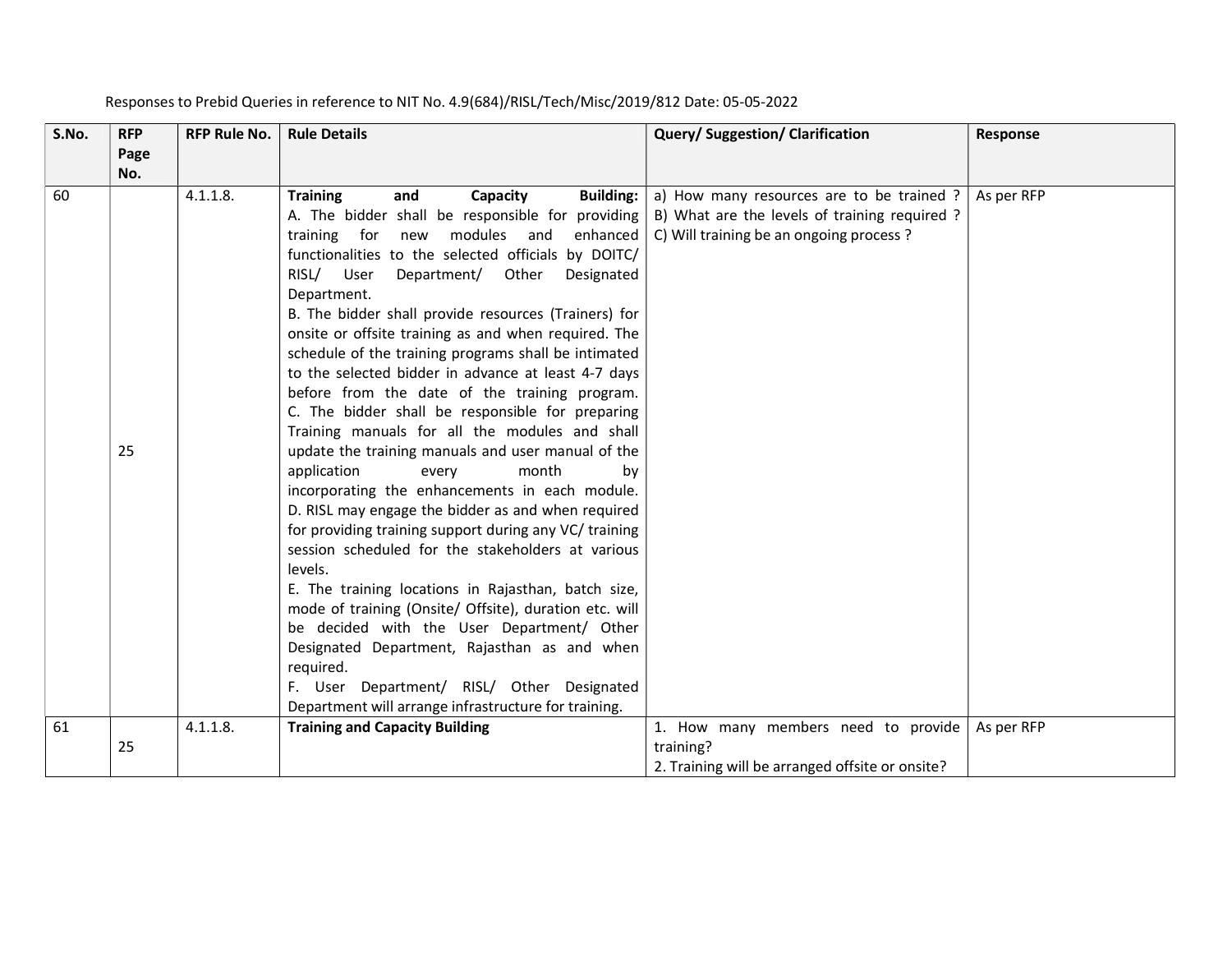| S.No. | <b>RFP</b>  | <b>RFP Rule No.</b> | <b>Rule Details</b>                                                                                                                                                                                                                                                                       | <b>Query/Suggestion/Clarification</b>                                                                                                                                                  | Response   |
|-------|-------------|---------------------|-------------------------------------------------------------------------------------------------------------------------------------------------------------------------------------------------------------------------------------------------------------------------------------------|----------------------------------------------------------------------------------------------------------------------------------------------------------------------------------------|------------|
|       | Page<br>No. |                     |                                                                                                                                                                                                                                                                                           |                                                                                                                                                                                        |            |
| 62    |             | 4.1.2.              | Provide Operations & Maintenance Services (O&M)<br>C. The bidder shall maintain version control and<br>archives of source code, web site content and                                                                                                                                      | Are source code to be provided to RISL ?                                                                                                                                               | As per RFP |
|       | 26          |                     | database.                                                                                                                                                                                                                                                                                 |                                                                                                                                                                                        |            |
| 63    | 26          | 4.1.2.              | Provide Operations & Maintenance Services (O&M)<br>New Development and Enhancement                                                                                                                                                                                                        | Kindly consider the new development to be<br>part of the O&M phase under change request<br>management process.                                                                         | As per RFP |
| 64    | 26          | 4.1.2.              | Provide Operations & Maintenance Services (O&M)<br>The proposed services shall be normally manned<br>from 9:30 AM to 6:30 PM but may vary as<br>per the requirement throughout the project period<br>or as decided by RISL.                                                               | Please clarify that How many Leave will be<br>allotted to onsite deployed team members<br>and Number of Working days in a week.                                                        | As per RFP |
| 65    | 27          | 4.1.2.              | Provide Operations & Maintenance Services (O&M)<br>Development<br>Enhancement<br><b>New</b><br>and<br>Η.<br>f. It is envisaged that the new requirements during<br>O&M phase would be developed on<br>the<br>an incremental basis with the changing scenarios and<br>requirements of RISL | Kindly clarify this.                                                                                                                                                                   | As per RFP |
| 66    | 27          | 4.1.2.              | Provide Operations & Maintenance Services (O&M)<br>H. New Development and Enhancement                                                                                                                                                                                                     | 1Additional<br>functionality<br>module<br>and<br>development would be excluded from the<br><b>AMC</b><br>Service?<br>2. Cost would be defined based on the current<br>scope of work? s | As per RFP |
| 67    | 27          | 4.1.2.              | Provide Operations & Maintenance Services (O&M)<br>Help desk Management                                                                                                                                                                                                                   | Do<br>you need onsite<br>1.<br>resources?<br>2. You will provide the APIs for all the existing<br>modules along with the Rajsampark and 181?                                           | As per RFP |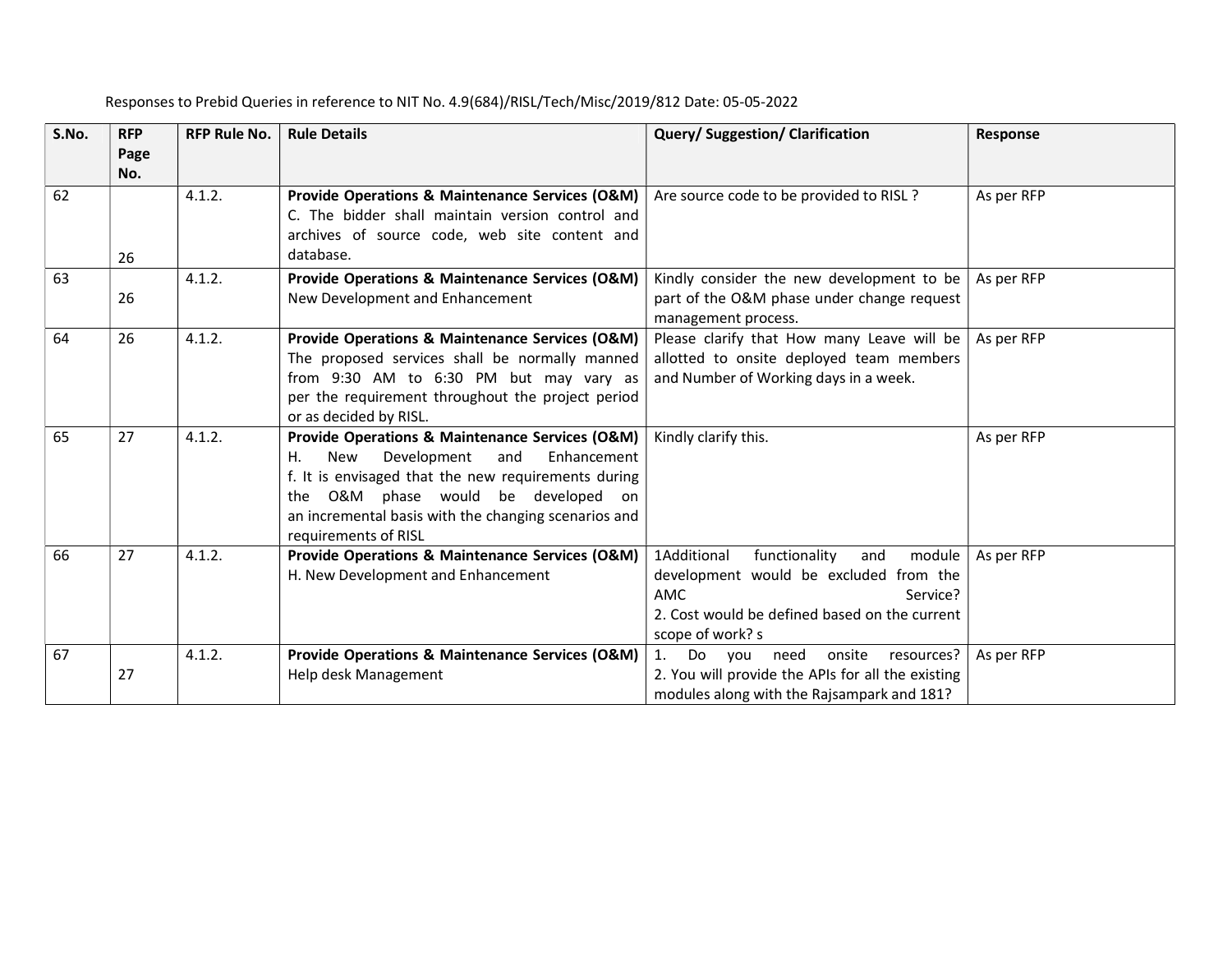| S.No. | <b>RFP</b>  | <b>RFP Rule No.</b> | <b>Rule Details</b>                                                                                                                                                                                                                                                                                                                                                                                                                                                                                                                                                                                                                                                                                                                                                                                                                                                                                                                      | Query/ Suggestion/ Clarification                                                                                                                                                                                                                                 | Response   |
|-------|-------------|---------------------|------------------------------------------------------------------------------------------------------------------------------------------------------------------------------------------------------------------------------------------------------------------------------------------------------------------------------------------------------------------------------------------------------------------------------------------------------------------------------------------------------------------------------------------------------------------------------------------------------------------------------------------------------------------------------------------------------------------------------------------------------------------------------------------------------------------------------------------------------------------------------------------------------------------------------------------|------------------------------------------------------------------------------------------------------------------------------------------------------------------------------------------------------------------------------------------------------------------|------------|
|       | Page<br>No. |                     |                                                                                                                                                                                                                                                                                                                                                                                                                                                                                                                                                                                                                                                                                                                                                                                                                                                                                                                                          |                                                                                                                                                                                                                                                                  |            |
| 68    | 27          | 4.1.2.              | Provide Operations & Maintenance Services (O&M)<br>desk<br>Help<br>Management<br>The bidder shall deploy technical helpdesk<br>management module (web enabled with SMS and<br>email-based alert system) in the application for<br>Helpdesk Call Management and SLA Reporting. The<br>module will be designed and deployed in integrated<br>manner to meet the SLA response & resolution<br>timelines:a) SI shall provide centralized helpdesk<br>number and email for reporting any issue which shall<br>be shown in the System dashboard.b) SI shall log all<br>received through<br>any<br>medium viz.<br>calls<br>telephone/email/in writing/in person, shall generate<br>a ticket mentioning type of problem, Severity level<br>etc. using helpdesk tool and forward the same to<br>concerned FMS team/person, Project OIC(s) and<br>user.c) The module will facilitate to define<br>categories/ subcategories of tickets to map SLAs | a) How many Helpdesk resources are required<br>?B) Can helpdesk be offshore but online ?C)<br>What are the languages to be known apart<br>from Hindi by helpdesk staff ?D) Will there be<br>extension of working hours for help desk ?<br>How it be compensated? | As per RFP |
| 69    | 27          | 4.1.2.              | Provide Operations & Maintenance Services (O&M)<br>Help<br>desk<br>Management<br>The bidder shall deploy technical helpdesk<br>management module (web enabled with SMS and<br>email-based alert system) in the application for<br>Helpdesk Call Management and SLA Reporting.                                                                                                                                                                                                                                                                                                                                                                                                                                                                                                                                                                                                                                                            | We understand that the required SMS/E-MAIL<br>gateway would be provided<br>by the<br>department, bidder has to only integrate<br>them.                                                                                                                           | As per RFP |
| 70    | 27          | 4.1.2.              | Provide Operations & Maintenance Services (O&M)<br>Help<br>desk<br>Management<br>SI shall provide centralized helpdesk number and<br>email for reporting any issue which shall be shown in<br>the System dashboard.                                                                                                                                                                                                                                                                                                                                                                                                                                                                                                                                                                                                                                                                                                                      | Kindly confirm if bidder would set up helpdesk<br>at its own development centre and also<br>confirm the no. of helpdesk executives<br>required.                                                                                                                  | As per RFP |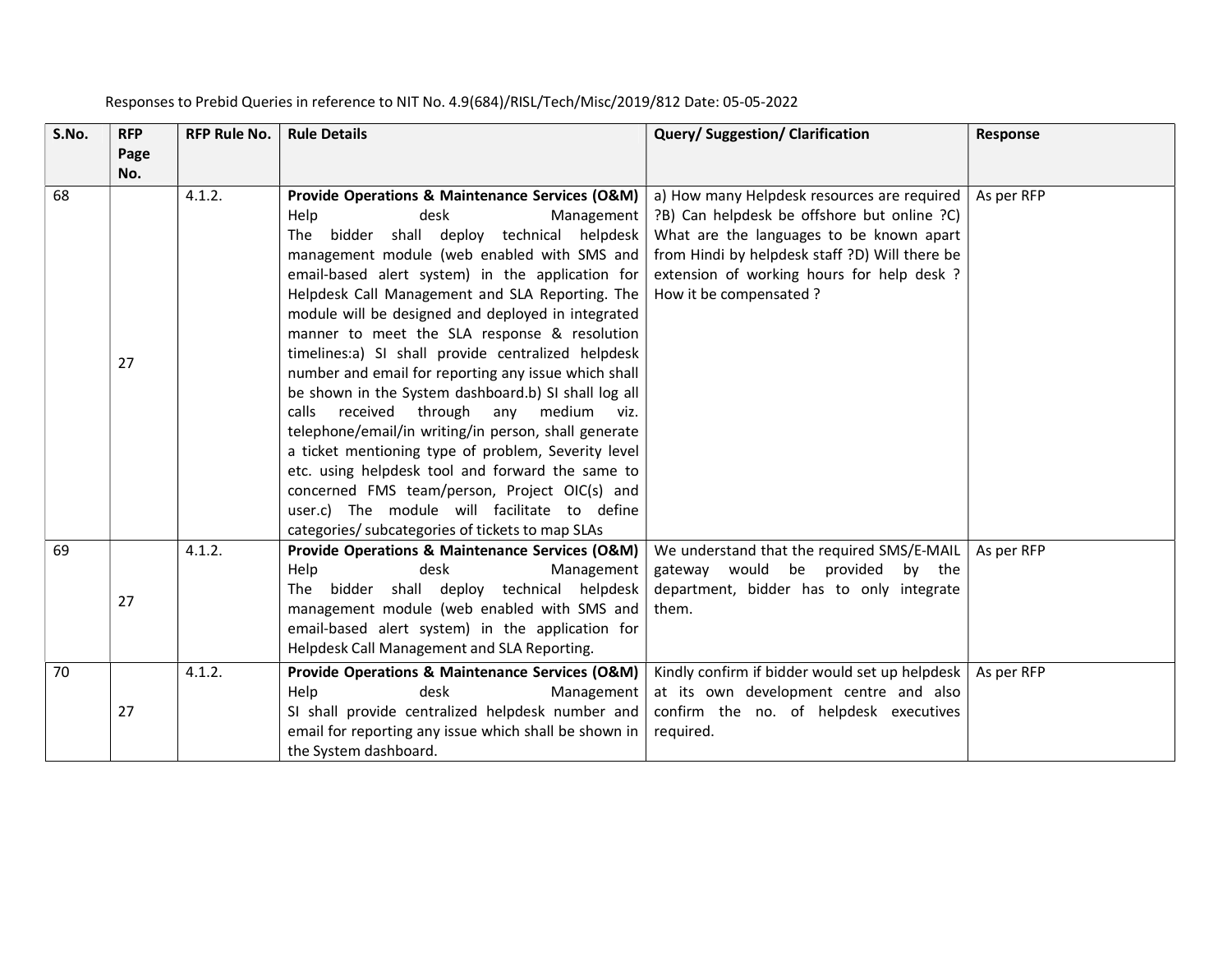| S.No. | <b>RFP</b><br>Page | <b>RFP Rule No.</b> | <b>Rule Details</b>                                                            | Query/Suggestion/Clarification                 | Response   |
|-------|--------------------|---------------------|--------------------------------------------------------------------------------|------------------------------------------------|------------|
|       | No.                |                     |                                                                                |                                                |            |
| 71    |                    | 4.1.2.              | Provide Operations & Maintenance Services (O&M)                                | Are you looking for any Business Analytical    | As per RFP |
|       | 27                 |                     | Business Intelligence Analytics & MIS Reports as per                           | tool?                                          |            |
|       |                    |                     | new format defined by procuring entity as per their                            |                                                |            |
|       |                    |                     | requirement                                                                    |                                                |            |
| 72    | 28                 | 4.1.2.              | Provide Operations & Maintenance Services (O&M)                                | Please clarify the Number of Working days in a | As per RFP |
|       |                    |                     | desk<br>Management<br>Help                                                     | week. Also Please clarify the deployment       |            |
|       |                    |                     | SI shall provide centralized helpdesk number and                               | location of Helpdesk Resources.                |            |
|       |                    |                     | email for reporting any issue which shall be shown in                          |                                                |            |
|       |                    |                     | the System dashboard.                                                          |                                                |            |
| 73    |                    | 4.1.2.              | Provide Operations & Maintenance Services (O&M)                                | Please define the total duration of helpdesk.  | As per RFP |
|       | 28                 |                     | Help<br>desk<br>Management<br>SI shall provide centralized helpdesk number and |                                                |            |
|       |                    |                     | email for reporting any issue which shall be shown in                          |                                                |            |
|       |                    |                     | the System dashboard.                                                          |                                                |            |
| 74    |                    | 4.1.3.              | <b>Resource</b><br>Deployment                                                  | 1. How many onsite resources do you require?   | As per RFP |
|       |                    |                     | point<br>н<br>no.                                                              | 2. Will you provide the APIs for CONFED with   |            |
|       |                    |                     | For the existing application for CONFED integrated                             | RGHS?                                          |            |
|       |                    |                     | with RGHS, and the fact that it is a business case of                          |                                                |            |
|       | 29                 |                     | essential services, transactions and scale of                                  |                                                |            |
|       |                    |                     | associated financials mentioned in section 2.3 of the                          |                                                |            |
|       |                    |                     | RFP, the selected bidder has to ensure that the                                |                                                |            |
|       |                    |                     | application should be up and running 24x7 and is to                            |                                                |            |
|       |                    |                     | deploy sufficient number of resources for the same                             |                                                |            |
| 75    |                    | 4.2.3.              | <b>Responsibilities</b><br>of<br>the<br><b>Selected</b><br>Bidder:             | We assume that KT period will be within O&M    | As per RFP |
|       |                    |                     | point<br>no.                                                                   | period.                                        |            |
|       |                    |                     | The selected bidder shall provide complete                                     |                                                |            |
|       | 30                 |                     | knowledge transfer (Technical and Functional) to                               |                                                |            |
|       |                    |                     | RISL/ DOIT&C/ any designated agency selected by                                |                                                |            |
|       |                    |                     | RISL/DOIT&C as and when required and the selected                              |                                                |            |
|       |                    |                     | bidder will also maintain the developed application                            |                                                |            |
|       |                    |                     | till the completion of KT as per the scope mentioned                           |                                                |            |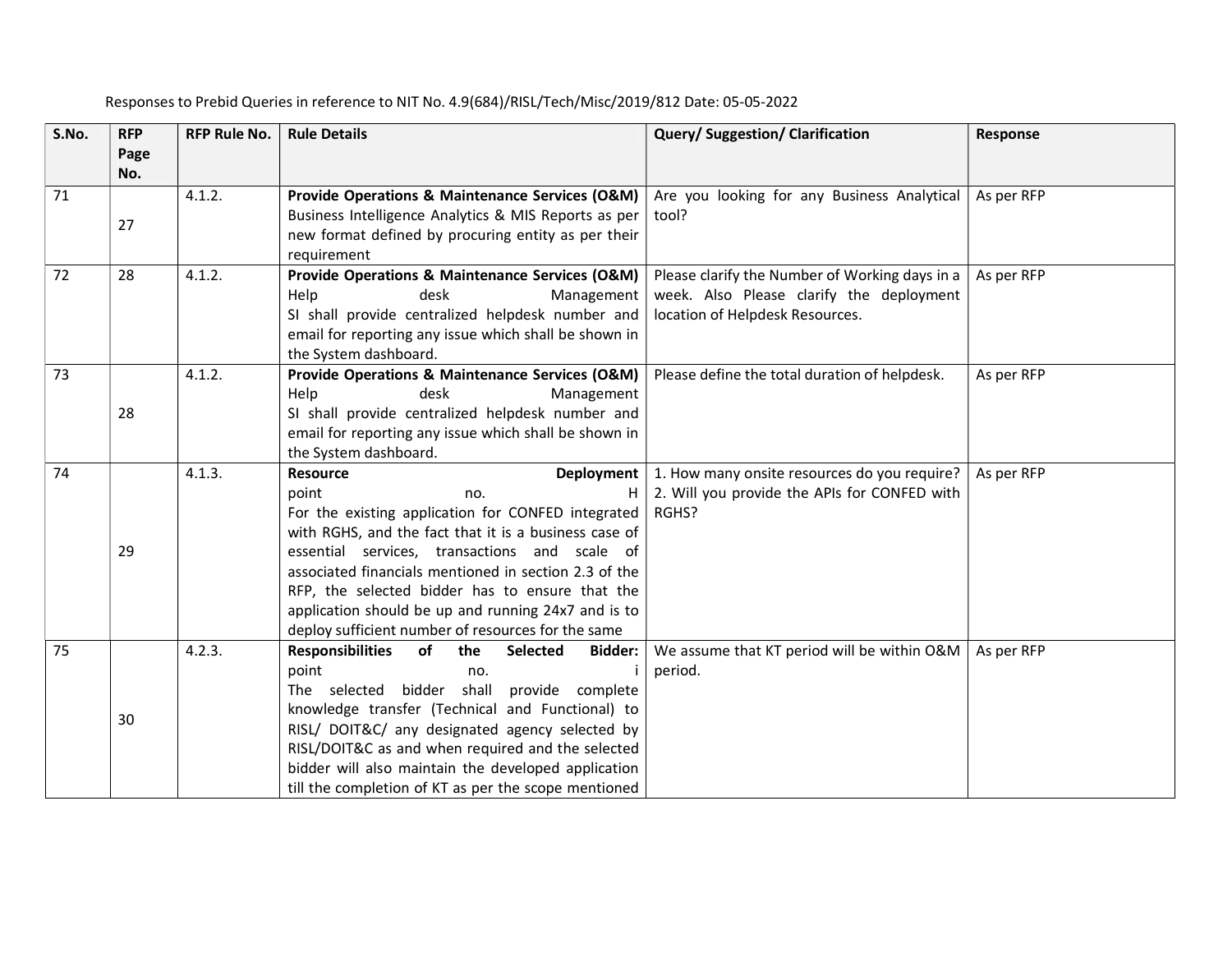| S.No. | <b>RFP</b><br>Page<br>No. | <b>RFP Rule No.</b> | <b>Rule Details</b>                                                                                                                                                                                                                                                                                                                                                                                             | Query/ Suggestion/ Clarification                                                                                                                                                                                                                                              | Response                                  |
|-------|---------------------------|---------------------|-----------------------------------------------------------------------------------------------------------------------------------------------------------------------------------------------------------------------------------------------------------------------------------------------------------------------------------------------------------------------------------------------------------------|-------------------------------------------------------------------------------------------------------------------------------------------------------------------------------------------------------------------------------------------------------------------------------|-------------------------------------------|
|       |                           |                     | in the RFP for O&M.                                                                                                                                                                                                                                                                                                                                                                                             |                                                                                                                                                                                                                                                                               |                                           |
| 76    | 30                        | 4.2.3.              | <b>Responsibilities</b><br>of<br>the<br>Selected<br>Bidder:<br>point<br>$\mathbf b$<br>no.<br>Adopting open, interoperable standards by following<br>international and national industry and govt.<br>standards.                                                                                                                                                                                                | Please specify the standards.                                                                                                                                                                                                                                                 | As per RFP                                |
| 77    | 34                        | 5.9.                | <b>Bid</b><br>Security:<br>d) The bid security may be given in the form of a<br>banker's cheque or demand draft or bank guarantee,<br>in specified format, of a scheduled bank. The bid<br>security must remain valid thirty days beyond the<br>original or extended validity period of the bid.                                                                                                                | It is requested to RISL to please also confirm if<br>the Bid Security amount can also be submitted<br>in form Bank Guarantee.                                                                                                                                                 | As per RFP. Please refer<br>corrigendum-I |
| 78    | 43                        | 5.25.               | Performance<br>Security:<br>Prior to execution of agreement, Performance<br>security shall be solicited from all successful Bidder<br>except the departments of the State Government<br>and undertakings, corporations, autonomous bodies,<br>registered societies, co-operative societies which are<br>owned or controlled or managed by the State<br>Government and undertakings of the Central<br>Government | Please clarify how many bidders will be<br>awarded contract as in the tender it is<br>mentioned that the award of contract will be<br>on L1 basis.                                                                                                                            | As per section 5.13 of RFP                |
| 79    | 55                        | 6.13.               | Copyright:<br>The copyright in all drawings, design documents,<br>source code and other services/materials containing<br>data and information furnished to the Purchaser by<br>the Supplier/ Selected Bidder herein shall remain<br>vested in the RISL.                                                                                                                                                         | In order to have cost and timeline advantage<br>for the customers, we have used No Code Low<br>Code Platform for project implementations<br>with other Govt. Agencies. We wish to<br>propose the same for this bid. Since, No Code<br>Low Code platform does not generate any | As per RFP                                |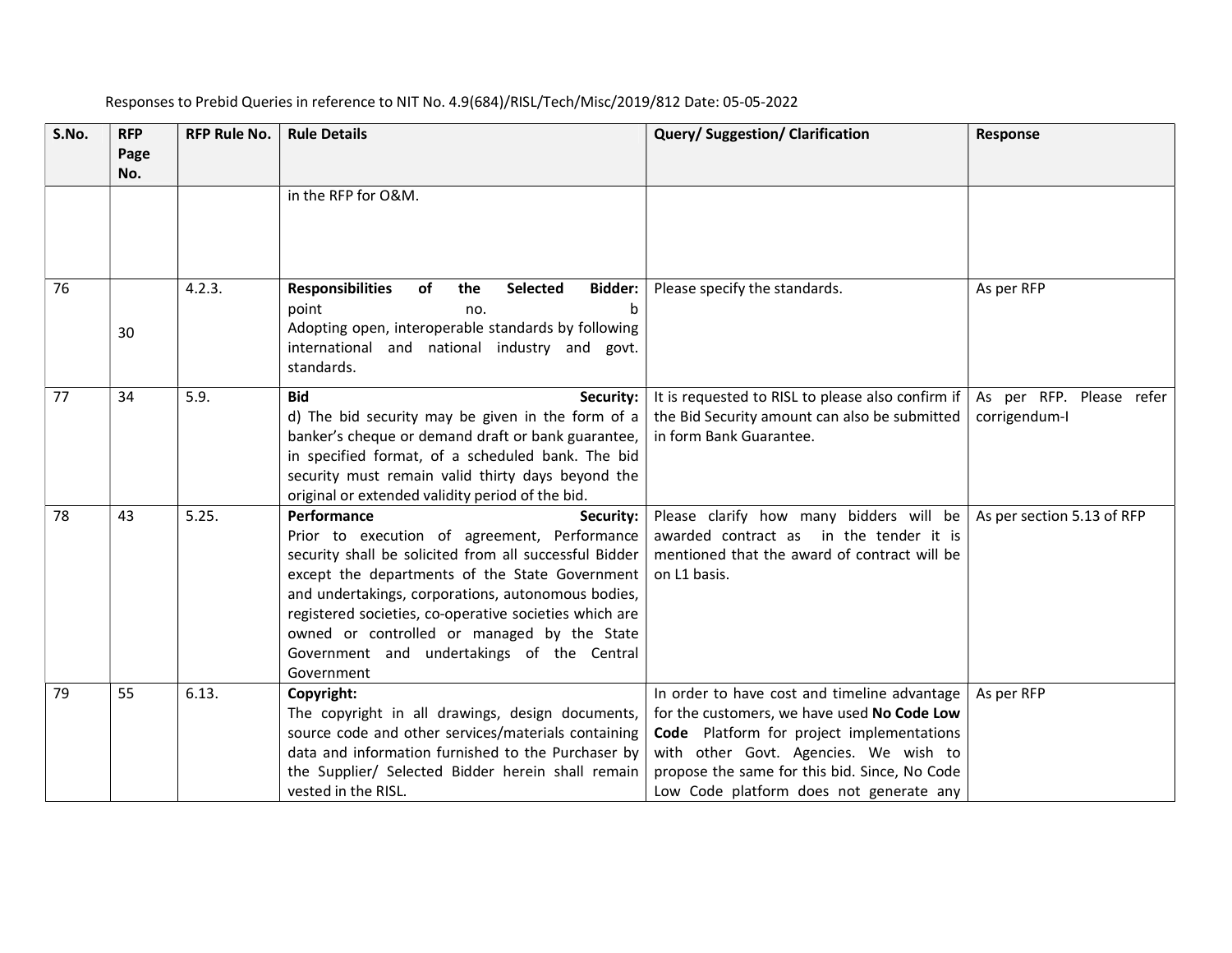| S.No. | <b>RFP</b><br>Page<br>No. | <b>RFP Rule No.</b> | <b>Rule Details</b>                                                                                                                                                                                                                                                                                                                                                                                                                                                                                                                                                                                                                           | Query/Suggestion/Clarification                                                                                                                                                                                                                            | Response                                      |
|-------|---------------------------|---------------------|-----------------------------------------------------------------------------------------------------------------------------------------------------------------------------------------------------------------------------------------------------------------------------------------------------------------------------------------------------------------------------------------------------------------------------------------------------------------------------------------------------------------------------------------------------------------------------------------------------------------------------------------------|-----------------------------------------------------------------------------------------------------------------------------------------------------------------------------------------------------------------------------------------------------------|-----------------------------------------------|
|       |                           |                     |                                                                                                                                                                                                                                                                                                                                                                                                                                                                                                                                                                                                                                               | source code, there is no possibility for sharing<br>the Source Code. However, if any components<br>are built outside the platform, then the Source<br>Code for the same will be handedover<br>mandatorily. We request you to please<br>consider the same. |                                               |
| 80    | 56                        | 6.15.               | Sub-contracting:<br>The bidder shall not assign or sub-let his contract or<br>any substantial part thereof to any other agency<br>without the permission of Purchaser/ Tendering<br>Authority.                                                                                                                                                                                                                                                                                                                                                                                                                                                | UTIITSL requests you to please allow sub-<br>contracting                                                                                                                                                                                                  | As per RFP.                                   |
| 81    | 57                        | 6.16.               | <b>Testing</b><br>charges:<br>Testing charges shall be borne by the Government. In<br>case, test results showing that supplies are<br>not upto the prescribed standards or specifications,<br>the testing charges shall be payable by the<br>selected bidder                                                                                                                                                                                                                                                                                                                                                                                  | UTIITSL Request you to remove the clause" In<br>case, test results showing that supplies are<br>notupto the prescribed standards or<br>specifications, the testing charges shall be<br>payable by the selected bidder"                                    | Please refer updated chapter<br>6 of the RFP. |
| 82    | 57                        | 6.17.               | <b>Rejection:</b><br>a) Module/ sub modules of the developed software<br>not approved during inspection or testing shall be<br>rejected and will have to be replaced by the selected<br>bidder at his own cost within the time fixed by the<br>Purchase<br>Officer.<br>b) If, however, due to exigencies of user department<br>work, such replacement either in whole or in part, is<br>not considered feasible, the Purchase Officer after<br>giving an opportunity to the selected bidder of being<br>heard shall for reasons to be recorded, deduct a<br>suitable amount from the approved rates. The<br>deduction so made shall be final. | UTIITSL Request you to please remove these<br>clauses.                                                                                                                                                                                                    | As per RFP.                                   |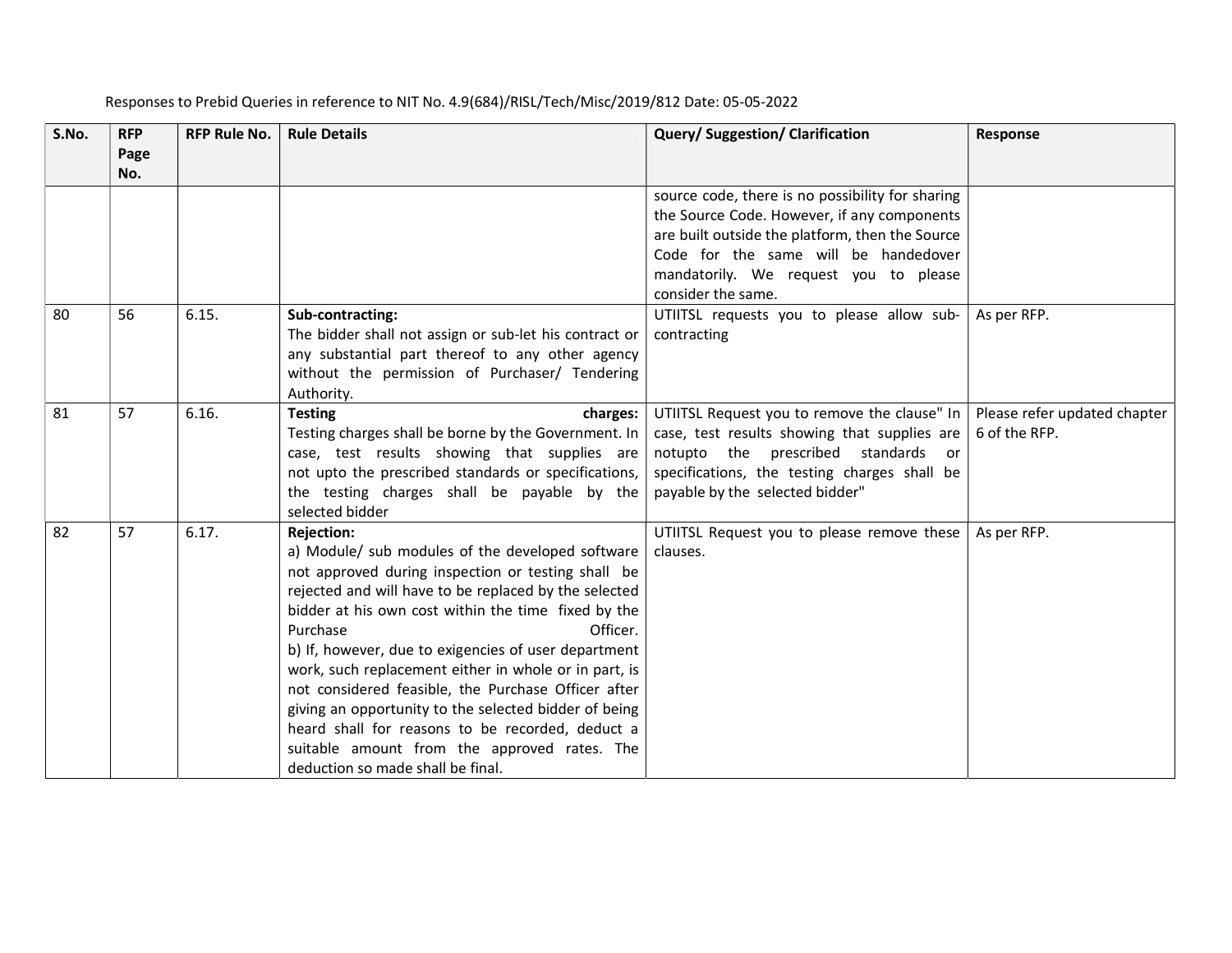| S.No. | <b>RFP</b><br>Page | <b>RFP Rule No.</b> | <b>Rule Details</b>                                                                                                                                                                                                                                                                                                                                                                                                                                                                                                                                                                                                                                                                                                                                                                                                                                                                                                                                                                                                                                                                                                                                                                                                                                                                                                                                                                                                                                                                                                                                                                                                                                                                                                                       | Query/ Suggestion/ Clarification                                                | Response    |
|-------|--------------------|---------------------|-------------------------------------------------------------------------------------------------------------------------------------------------------------------------------------------------------------------------------------------------------------------------------------------------------------------------------------------------------------------------------------------------------------------------------------------------------------------------------------------------------------------------------------------------------------------------------------------------------------------------------------------------------------------------------------------------------------------------------------------------------------------------------------------------------------------------------------------------------------------------------------------------------------------------------------------------------------------------------------------------------------------------------------------------------------------------------------------------------------------------------------------------------------------------------------------------------------------------------------------------------------------------------------------------------------------------------------------------------------------------------------------------------------------------------------------------------------------------------------------------------------------------------------------------------------------------------------------------------------------------------------------------------------------------------------------------------------------------------------------|---------------------------------------------------------------------------------|-------------|
|       | No.                |                     |                                                                                                                                                                                                                                                                                                                                                                                                                                                                                                                                                                                                                                                                                                                                                                                                                                                                                                                                                                                                                                                                                                                                                                                                                                                                                                                                                                                                                                                                                                                                                                                                                                                                                                                                           |                                                                                 |             |
| 83    | 60                 | 6.20.               | <b>Force</b><br>Majeure:<br>a) The supplier/ selected bidder shall not be liable for<br>forfeiture of its PSD, LD, or termination for default if<br>and to the extent that it's delay in performance or<br>other failure to perform its obligations under the<br>Contract is the result of an event of Force Majeure.<br>b) For purposes of this Clause, "Force Majeure"<br>means an event or situation beyond the control of<br>the supplier/ selected bidder that is not foreseeable,<br>is unavoidable, and its origin is not due to negligence<br>or lack of care on the part of the supplier/ selected<br>bidder. Such events may include, but not be limited<br>to, acts of the Purchaser in its sovereign capacity,<br>wars or revolutions, fires, floods, epidemics, due to<br>rains at identified locations, quarantine restrictions,<br>and freight embargoes. c) If a Force Majeure<br>situation arises, the supplier/ selected bidder shall<br>promptly notify the RISL in writing of such conditions<br>and cause thereof within 15 days of occurrence of<br>such event. Unless otherwise directed by RISL, the<br>supplier/ selected bidder shall continue to perform<br>its obligations under the contract as far as reasonably<br>practical. d) If the performance in whole or part or<br>any obligation under the contract is prevented or<br>delayed by any reason of Force Majeure for a period<br>exceeding 60 days, either party at its option may<br>terminate the contract without any financial<br>repercussion on either side. e) In case a Force<br>Majeure situation occurs with the user department<br>or RISL, the user department or RISLmay take the<br>case with the supplier/ selected bidder on similar | Need to understand the payment structure in<br>case of "Force Majeure" arising. | As per RFP. |
|       |                    |                     | lines.                                                                                                                                                                                                                                                                                                                                                                                                                                                                                                                                                                                                                                                                                                                                                                                                                                                                                                                                                                                                                                                                                                                                                                                                                                                                                                                                                                                                                                                                                                                                                                                                                                                                                                                                    |                                                                                 |             |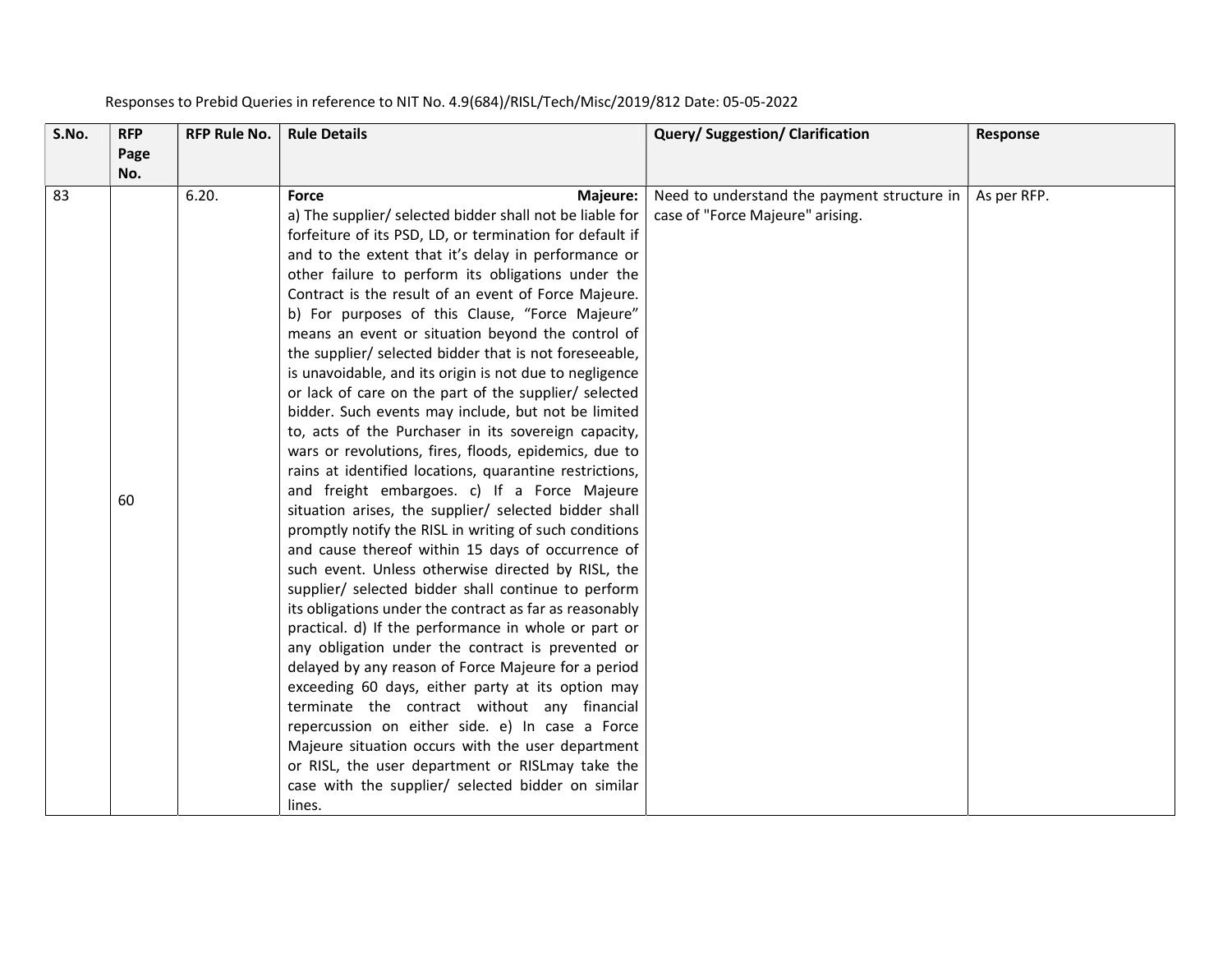| S.No. | <b>RFP</b><br>Page | <b>RFP Rule No.</b> | <b>Rule Details</b>                                                                                   | Query/ Suggestion/ Clarification                                | Response                     |
|-------|--------------------|---------------------|-------------------------------------------------------------------------------------------------------|-----------------------------------------------------------------|------------------------------|
|       | No.                |                     |                                                                                                       |                                                                 |                              |
| 84    |                    | 6.22.               | <b>Termination:</b>                                                                                   | It should be 90 days for termination                            | As per RFP.                  |
|       |                    |                     | for<br>Convenience<br>c)<br>Termination                                                               |                                                                 |                              |
|       |                    |                     | i. RISL, by a written notice of at least 30 days sent to                                              |                                                                 |                              |
|       |                    |                     | the supplier/ selected bidder, may terminate the                                                      |                                                                 |                              |
|       |                    |                     | Contract, in whole or in part, at any time for its                                                    |                                                                 |                              |
|       | 61                 |                     | convenience. The Notice of termination shall specify                                                  |                                                                 |                              |
|       |                    |                     | that termination is for the Purchaser's convenience,                                                  |                                                                 |                              |
|       |                    |                     | the extent to which performance of the supplier/<br>selected bidder under the Contract is terminated, |                                                                 |                              |
|       |                    |                     | and the date upon which such termination becomes                                                      |                                                                 |                              |
|       |                    |                     | effective.                                                                                            |                                                                 |                              |
| 85    | 62                 | 6.23.               | Exit<br>Management:                                                                                   | Please clarify that who will provide the                        | As per RFP.                  |
|       |                    |                     | ii. The selected bidder, if not already done, will                                                    | Software License and Number of Licenses                         |                              |
|       |                    |                     | transfer all the Software Licenses under the name of                                                  | required.                                                       |                              |
|       |                    |                     | the RISL as desired by the procuring entity during the                                                |                                                                 |                              |
|       |                    |                     | exit management period.                                                                               |                                                                 |                              |
| 86    | 67                 | 8.1.                | <b>Payment Terms and Schedule</b>                                                                     | T' has not been defined. Also Payment                           | Please refer updated section |
|       |                    |                     |                                                                                                       | schedule is amounting to total 120% instead                     | 8.1 of RFP.                  |
|       |                    |                     |                                                                                                       | of 100. This needs to be rectified.                             |                              |
| 87    |                    | 8.1.                | Payment<br><b>Terms</b><br>Schedule<br>and                                                            | Looking at the large scope of work, 30 days is                  | As per RFP.                  |
|       |                    |                     | $T2 = T1 + 30$ Days                                                                                   | very short time to complete the activities                      |                              |
|       | 67                 |                     |                                                                                                       | mentioned in the clause. So, request you to                     |                              |
|       |                    |                     |                                                                                                       | the<br>amend<br>under:<br>clause<br>as                          |                              |
| 88    |                    | 8.1.                | <b>Terms</b><br>and<br><b>Schedule</b><br>Payment                                                     | $T2 = T1 + 60$ Days<br>This is contradictory, as 100% of Quoted | Please refer updated section |
|       |                    |                     | Undertake activities Mentioned in Scope of Work                                                       | Study, Design & Development Cost i.e.                           | 8.1 of RFP.                  |
|       |                    |                     | Section<br>4.1.3.                                                                                     | Financial Bid Table 1 S.no.1 is covered in Point                |                              |
|       | 67                 |                     | Remaining 20% of Quoted Study, Design &                                                               | No. 3 & 4 of Payment Terms and Schedule                         |                              |
|       |                    |                     | Development Cost i.e. Financial Bid Table 1 S.no.1 +                                                  | table. Please confirm.                                          |                              |
|       |                    |                     | Quoted Operations & Maintenance cost i.e. Financial                                                   |                                                                 |                              |
|       |                    |                     | Bid Table 1 S.No. 2 will be equally spread over 3 years                                               |                                                                 |                              |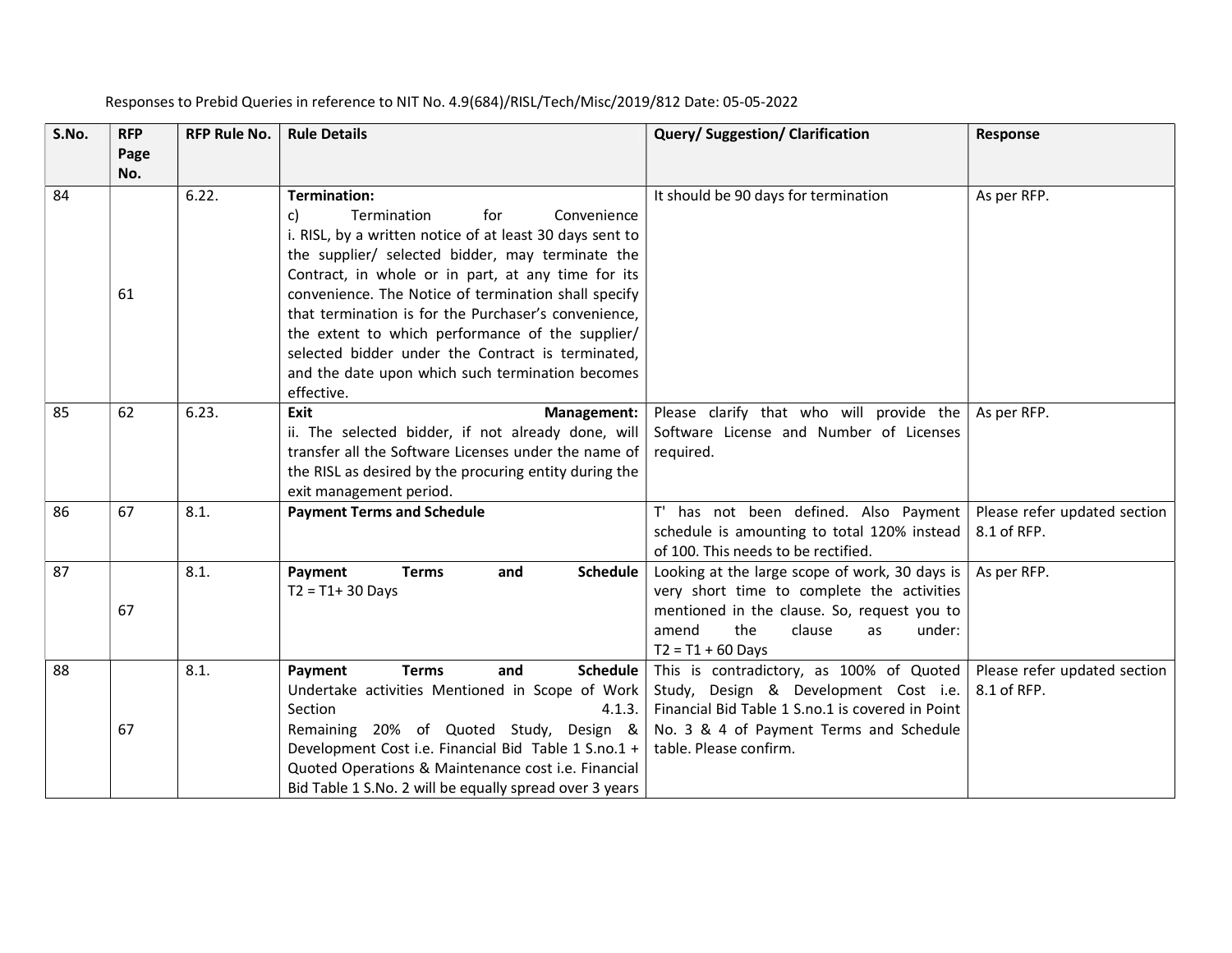| S.No. | <b>RFP</b><br>Page<br>No. | <b>RFP Rule No.</b> | <b>Rule Details</b>                                                                                                                                                                                                                                                                                                                                                                                                                                                                                                                                                                                            | <b>Query/Suggestion/Clarification</b>                                                                                                                                                                                                                                                                                                                                                                                                                                                                                       | <b>Response</b>                             |
|-------|---------------------------|---------------------|----------------------------------------------------------------------------------------------------------------------------------------------------------------------------------------------------------------------------------------------------------------------------------------------------------------------------------------------------------------------------------------------------------------------------------------------------------------------------------------------------------------------------------------------------------------------------------------------------------------|-----------------------------------------------------------------------------------------------------------------------------------------------------------------------------------------------------------------------------------------------------------------------------------------------------------------------------------------------------------------------------------------------------------------------------------------------------------------------------------------------------------------------------|---------------------------------------------|
|       |                           |                     | payable quarterly.                                                                                                                                                                                                                                                                                                                                                                                                                                                                                                                                                                                             |                                                                                                                                                                                                                                                                                                                                                                                                                                                                                                                             |                                             |
| 89    | 68                        | 8.1.                | <b>Terms</b><br>Schedule<br>Payment<br>and<br>Remaining 20% of Quoted Study, Design &<br>Development Cost i.e. Financial Bid Table 1 S.no.1 +<br>Quoted Operations & Maintenance cost i.e. Financial<br>Bid Table 1 S.No. 2 will be equally spread over 3 years<br>payable quarterly.                                                                                                                                                                                                                                                                                                                          | O&M for 5 year but here mentioned payment<br>will be for 3 year please clarify                                                                                                                                                                                                                                                                                                                                                                                                                                              | Please refer updated section<br>8.1 of RFP  |
| 90    | 69                        | 8.2.                | Service Level Standards/ Requirements/ Agreement                                                                                                                                                                                                                                                                                                                                                                                                                                                                                                                                                               | UTIITSL requests you to please reduce the<br>overall penalty as it is on very high side.                                                                                                                                                                                                                                                                                                                                                                                                                                    | Please refer updated section<br>8.2 of RFP. |
| 91    | 69                        | 8.2.                | <b>Service</b><br>Standards/<br>Level<br>Requirements/<br>Agreement:<br>1.                                                                                                                                                                                                                                                                                                                                                                                                                                                                                                                                     | The penalty clause is too stiff. It is requested<br>to RISL to cap the maximum penalty for each<br>of the line item at 10% of that respective line-<br>item cost.                                                                                                                                                                                                                                                                                                                                                           | Please refer updated section<br>8.2 of RFP. |
| 92    | 70                        | 8.2.                | Service Level Standards/ Requirements/ Agreement  <br>3. Penalty for replacement / Exit of a resource<br>The replaced resource will be accepted by the<br>purchaser (RISL) only if he/she fulfils the<br>minimum eligibility criteria as per RFP and is found<br>the<br>satisfaction<br>of<br>suitable<br>to<br>the<br>purchaser. The outgoing resource should complete<br>knowledge<br>transfer<br>with<br>the<br>the<br>replaced resource as per the satisfaction of the<br>purchaser (RISL). The supplier will have to<br>replace a resource within 15 days or any other period<br>specified by the bidder. | UTIITSL Request you to relax this clause to<br>"The replaced resource will be accepted by<br>the purchaser (RISL) only if he/she fulfils the<br>minimum eligibility criteria as per RFP and is<br>found suitable to the satisfaction of the<br>purchaser. The outgoing resource should<br>complete the knowledge transfer with the<br>replaced resource as per the satisfaction of<br>the purchaser (RISL). The supplier will have to<br>replace a resource within 60 days or any other<br>period specified by the bidder." | Please refer updated section<br>8.2 of RFP. |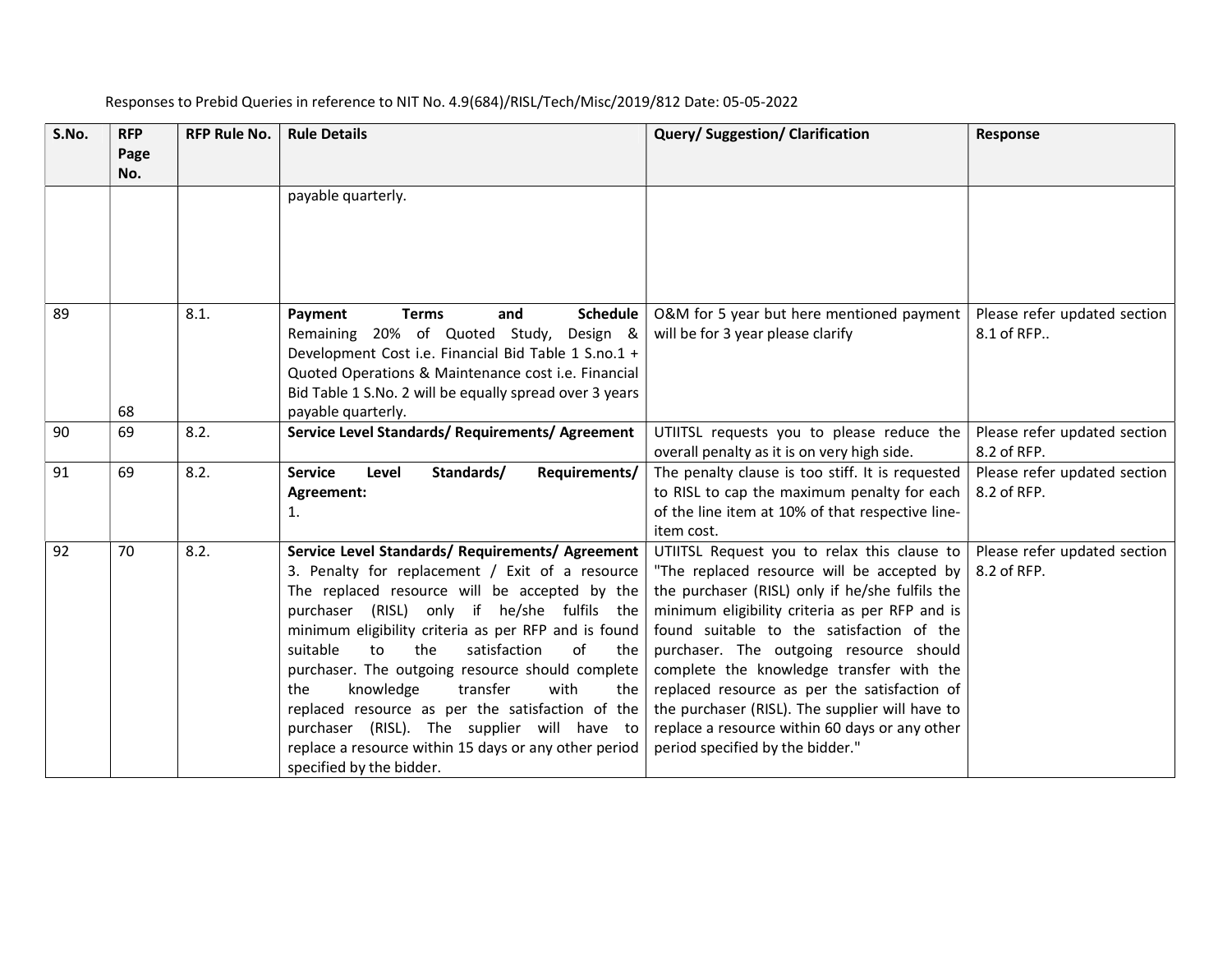| S.No. | <b>RFP</b>  | <b>RFP Rule No.</b> | <b>Rule Details</b>                                  | <b>Query/Suggestion/Clarification</b>         | Response                 |
|-------|-------------|---------------------|------------------------------------------------------|-----------------------------------------------|--------------------------|
|       | Page<br>No. |                     |                                                      |                                               |                          |
| 93    | 82          | ANNEXURE-           | <b>PRE-BID</b><br><b>QUERIES</b><br><b>FORMAT</b>    | As confirmed by you during the prebid         | As per RFP.              |
|       |             | 7:                  | the<br>Company/Firm:<br>of<br>Name                   | meeting for "ANNEXURE-7: PRE-BID QUERIES      |                          |
|       |             |                     | Bidding Document Fee Receipt No. ______              | FORMAT"; bidders are not required to pay the  |                          |
|       |             |                     | for Rs. $/$ -<br>Dated                               | Tender document fee while submitting the      |                          |
|       |             |                     |                                                      | prebid queries however it can be paid later   |                          |
|       |             |                     |                                                      | during final bid submission.                  |                          |
| 94    |             | ANNEXURE-           | <b>Financial</b><br><b>Bid</b><br>Format             | As no separate component provided for         | As per RFP.              |
|       | 84          | 8:                  | & Development<br>Operations &<br>Study, Design       | existing application maintenance in financial |                          |
|       |             |                     | Maintenance                                          | bid, then how the bidder would be paid for    |                          |
|       |             |                     |                                                      | the same.                                     |                          |
| 95    | 85          | ANNEXURE-           | <b>Financial</b><br><b>Bid</b><br>Format             | There is an ambiguity in Table 2 Financial    | Please refer update BOQ. |
|       |             | 8:                  | BOQ <sub>2</sub>                                     | format 5 and 6th numbered columns. Please     |                          |
|       |             |                     |                                                      | check and clarify and please provide a filled |                          |
|       |             |                     |                                                      | sheet for example or reference.               |                          |
| 96    | 85          | ANNEXURE-           | <b>Financial</b><br><b>Bid</b><br>Format             | In BoQ 2 column N & O not editable but you    | Please refer update BOQ. |
|       |             | 8:                  | BOQ <sub>2</sub>                                     | require quotation in these columns            |                          |
| 97    |             | ANNEXURE-           | <b>Financial</b><br><b>Bid</b><br>Format             | Which O&M Period? Is it existing application  | As per RFP.              |
|       |             | 8:                  | Table <sub>2</sub>                                   | O&M or new application O&M?                   |                          |
|       |             |                     | 1. Per Unit Price per month till the completion date |                                               |                          |
|       | 85          |                     | of<br>0&M<br>Period                                  |                                               |                          |
|       |             |                     | 2. Per Unit Price per month for 12 months from the   |                                               |                          |
|       |             |                     | of<br>0&M<br>completion<br>date<br>Period            |                                               |                          |
|       |             |                     | 3. Per Unit Price per month after 12 months from     |                                               |                          |
|       |             |                     | Completion date of O&M Period                        |                                               |                          |
| 98    |             | ANNEXURE-           | <b>QUALIFICATION AND EXPERIENCE OF THE REQUIRED</b>  | Kindly<br>clarify:                            | As per RFP.              |
|       | 86          | 11                  | <b>RESOURCES</b>                                     | 1. These resources would be deployed onsite?  |                          |
|       |             |                     | Software<br>Developer<br>Senior                      | 2. Define the number and duration of these    |                          |
|       |             |                     | Software Developer                                   | resources                                     |                          |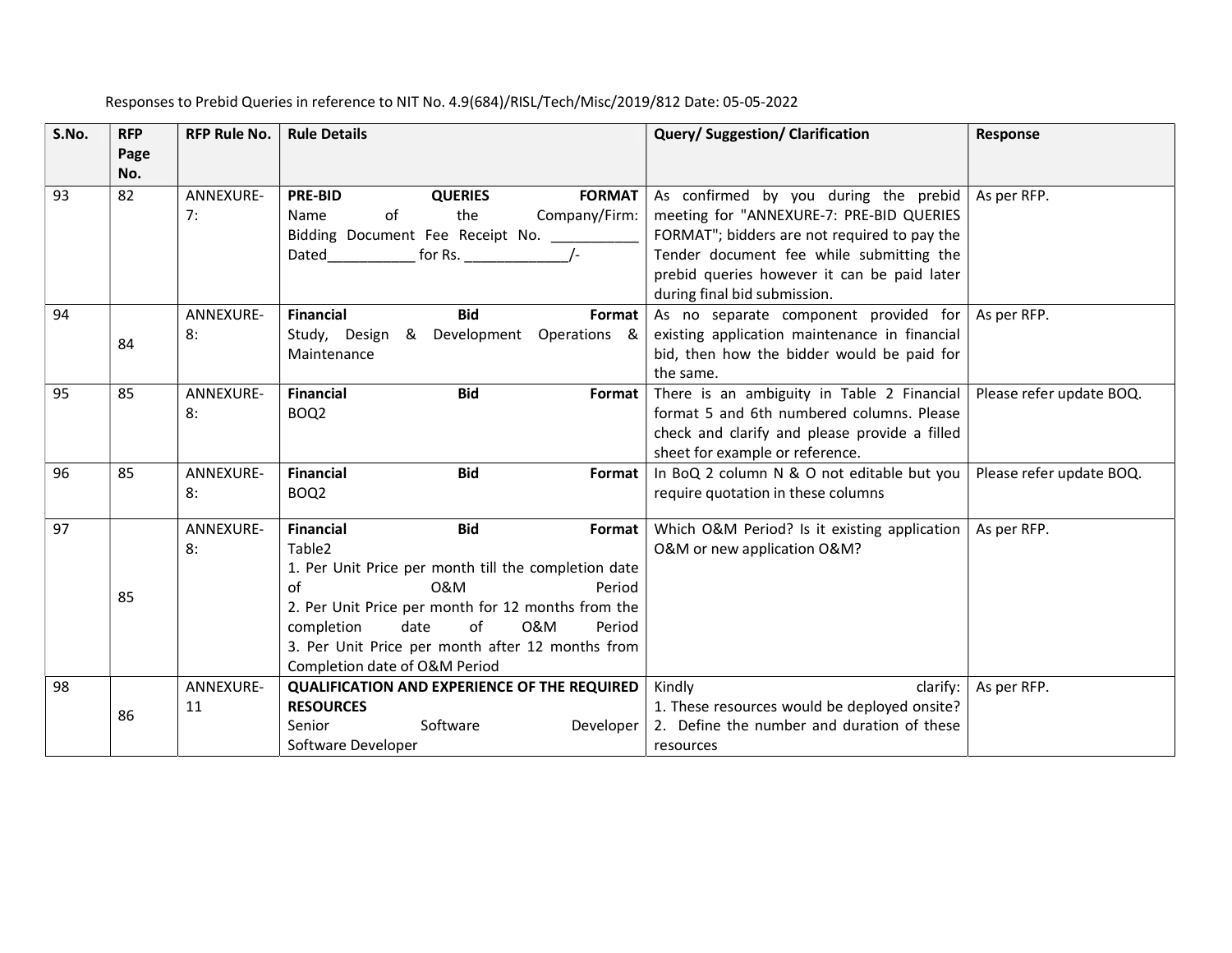| S.No. | <b>RFP</b>  | <b>RFP Rule No.</b> | <b>Rule Details</b>                                                                                                                                                                                                                                                                                        | Query/ Suggestion/ Clarification                                                                                                                                                                                                                                                                                                                                                                          | <b>Response</b> |
|-------|-------------|---------------------|------------------------------------------------------------------------------------------------------------------------------------------------------------------------------------------------------------------------------------------------------------------------------------------------------------|-----------------------------------------------------------------------------------------------------------------------------------------------------------------------------------------------------------------------------------------------------------------------------------------------------------------------------------------------------------------------------------------------------------|-----------------|
|       | Page<br>No. |                     |                                                                                                                                                                                                                                                                                                            |                                                                                                                                                                                                                                                                                                                                                                                                           |                 |
| 99    | 94          | ANNEXURE-<br>12:    | <b>FOR</b><br><b>FORMAT</b><br><b>CVs</b><br>Number of years with the current company (the SDA)                                                                                                                                                                                                            | UTIITSL being a Government of India Company<br>Leverages its empanelled agency for providing<br>resources. This model is being used by UTIITSL<br>in executing current and past projects and<br>successfully<br>have<br>executed.<br>UTIITSL Request you to allow us to provide<br>resources on third party for the execution.<br>Also for incorporating their CVs in the<br>proposal format Annexure 12. | As per RFP.     |
| 100   | 118         | ANNEXURE-<br>14:    | 1.3.4 End Customer                                                                                                                                                                                                                                                                                         | Details of end<br>required.<br>customer<br>Whether all these customers are going to login<br>application?                                                                                                                                                                                                                                                                                                 | As per RFP.     |
| 101   | 119         | ANNEXURE-<br>14:    | 2. Indicative Application Architecture (Functional):                                                                                                                                                                                                                                                       | Please provide the application architecture<br>details in that has to be integrated with<br>application to web, mobile app, kiosk, bar<br>code or QR code, biometric. Is there any<br>existing application which are going to<br>interface or all the applications are to be built<br>as part of tender                                                                                                   | As per RFP.     |
| 102   | 122         | ANNEXURE-<br>14:    | 2.3.2.5.<br>Payment<br>Management<br>The designated users for payment/ invoicing<br>management at manufacturer/warehouse/ godown/<br>distribution center/ department office will be<br>responsible to perform in the system as per section<br>1.3.1.4. & 1.3.3.4. of indicative functional<br>requirement. | Will this involve accounting also?                                                                                                                                                                                                                                                                                                                                                                        | As per RFP.     |
| 103   | 127         | ANNEXURE-<br>14:    | 2.6. Integration Layer:                                                                                                                                                                                                                                                                                    | We understand the API's required to develop<br>in the existing system for the purpose of<br>integration shall be arranged by the RISL.Also<br>procurement of SMS and email gateway<br>including the operational cost will be borne by                                                                                                                                                                     | As per RFP.     |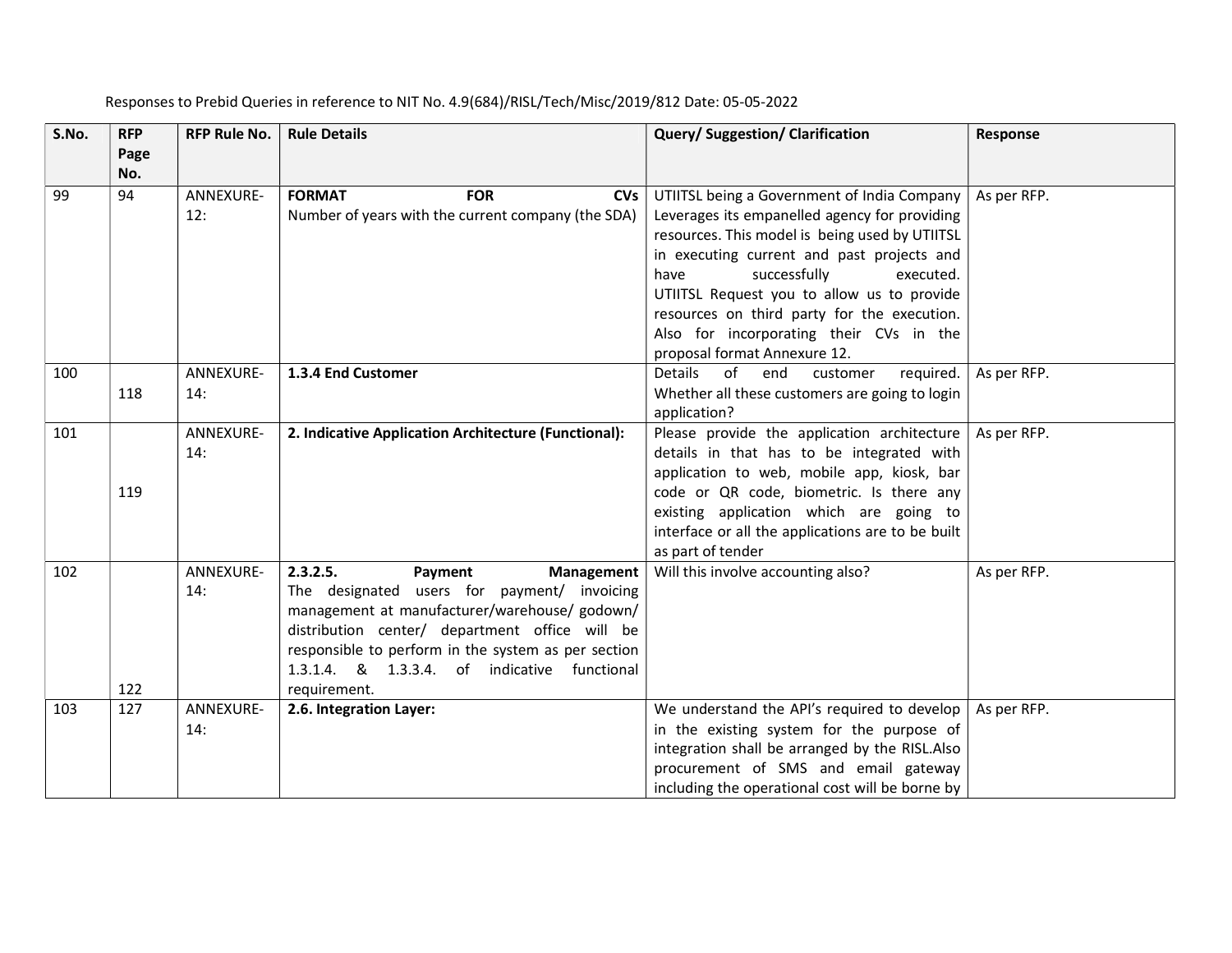| S.No. | <b>RFP</b><br>Page<br>No. | <b>RFP Rule No.</b> | <b>Rule Details</b>                                                                                                                                                                                                                                                                                                                                                                                                                                                                                          | Query/ Suggestion/ Clarification                                                                                                                                                                                                                                               | Response    |
|-------|---------------------------|---------------------|--------------------------------------------------------------------------------------------------------------------------------------------------------------------------------------------------------------------------------------------------------------------------------------------------------------------------------------------------------------------------------------------------------------------------------------------------------------------------------------------------------------|--------------------------------------------------------------------------------------------------------------------------------------------------------------------------------------------------------------------------------------------------------------------------------|-------------|
|       |                           |                     |                                                                                                                                                                                                                                                                                                                                                                                                                                                                                                              | <b>RISL</b>                                                                                                                                                                                                                                                                    |             |
| 104   | 129                       | ANNEXURE-<br>14:    | Design<br>3.1.<br>Application<br>&<br>Development:<br>f) Rich User Experience: The solution should have<br>capability where any services like Payment Gateway,<br>the mobile devices for queries/ reporting and<br>providing day-to-day approvals by competent<br>authorities as per authorized workflow for different<br>kind of requests; and external entities like bank,<br>departments and others can invoke this framework<br>by passing the required parameters and specifying<br>the desired output. | We assume that the payment Gateway for<br>integrating with the application will be<br>provided by the RISL, kindly clarify                                                                                                                                                     | As per RFP. |
| 105   | 129                       | ANNEXURE-<br>14:    | 3.2<br><b>Technology</b><br>Standards  <br>b) Bi-Lingual Support: Application shall support at<br>least Unicode 5.1/ 6.0 standard based Bilingual<br>versions for user interface. It is expected to be in the<br>Hindi<br>English<br>(India)<br>and<br>languages.                                                                                                                                                                                                                                            | 1. Do need multilanguage systems (Hindi&<br>English) both?                                                                                                                                                                                                                     | As per RFP. |
| 106   | 129                       | ANNEXURE-<br>14:    | <b>Standards</b><br>3.2<br><b>Technology</b><br>b) Bi-Lingual Support: Application shall support at<br>least Unicode 5.1/ 6.0 standard based Bilingual<br>versions for user interface. It is expected to be in the<br>Hindi<br>English<br>(India)<br>and<br>languages.                                                                                                                                                                                                                                       | Software should only be in English                                                                                                                                                                                                                                             | As per RFP. |
| 107   | 129                       | ANNEXURE-<br>14:    | 3.2<br><b>Technology</b><br><b>Standards</b><br>c) Anywhere Access: Application shall be deployed on<br>state government datacentre to enable anytime,<br>anywhere access and to address auto-sync/save,<br>efficiency, peak load handling issues. The application<br>should also function on the low bandwidth (64                                                                                                                                                                                          | As the application would be integrated with<br>other systems, the page load time would be<br>more on 64kbps/GPRS bandwidth, hence we<br>would request you to increase the minimum<br>bandwidth for functioning of the application<br>to 2 Mbps(4G data band width is more than | As per RFP. |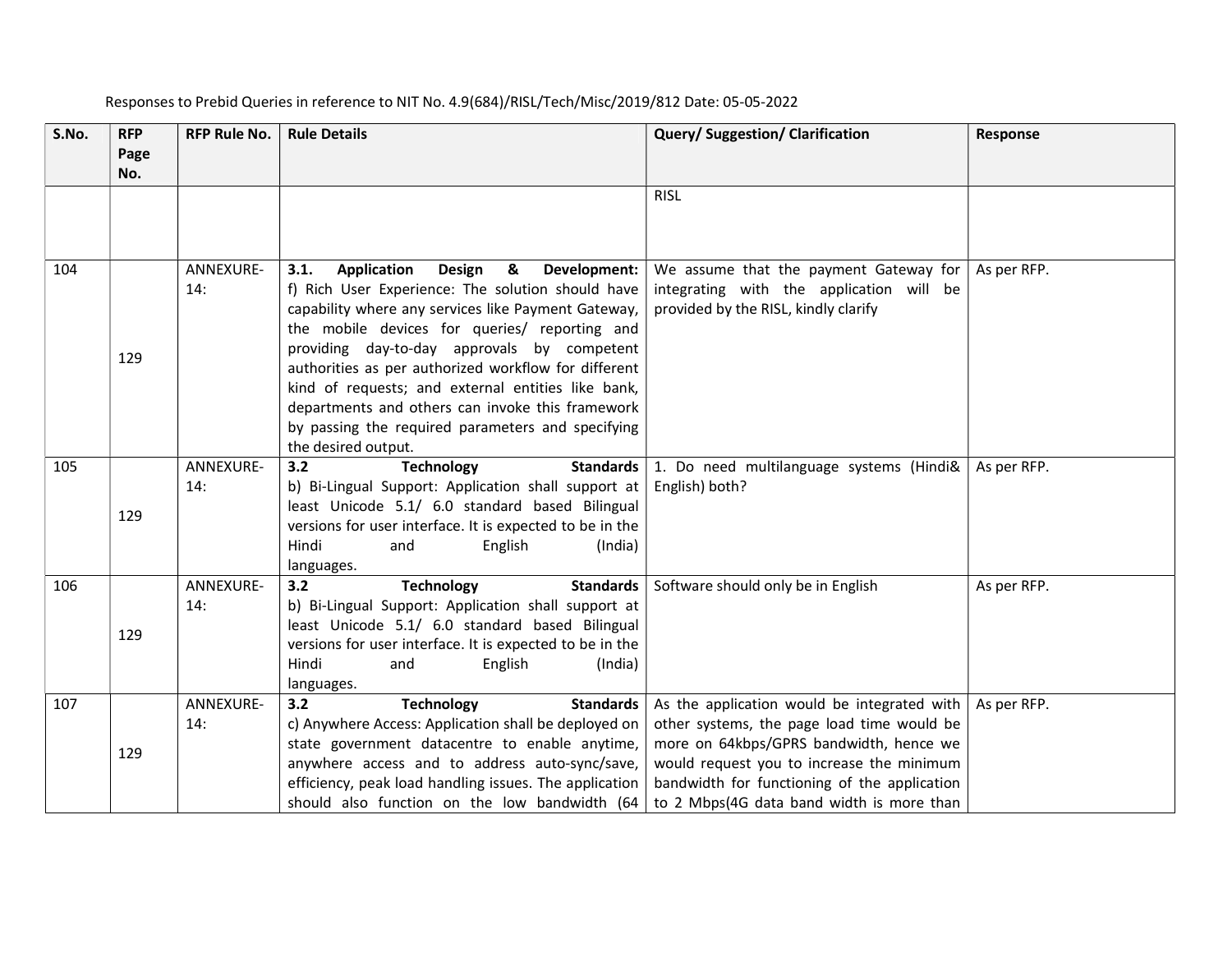| S.No. | <b>RFP</b><br>Page | <b>RFP Rule No.</b> | <b>Rule Details</b>                                                                                                                                                                                                                                                                                                                                                                                                                                                                                                                                                                                                                                                | Query/ Suggestion/ Clarification                                                                                                                                                | <b>Response</b>                                                                                  |
|-------|--------------------|---------------------|--------------------------------------------------------------------------------------------------------------------------------------------------------------------------------------------------------------------------------------------------------------------------------------------------------------------------------------------------------------------------------------------------------------------------------------------------------------------------------------------------------------------------------------------------------------------------------------------------------------------------------------------------------------------|---------------------------------------------------------------------------------------------------------------------------------------------------------------------------------|--------------------------------------------------------------------------------------------------|
|       | No.                |                     |                                                                                                                                                                                                                                                                                                                                                                                                                                                                                                                                                                                                                                                                    |                                                                                                                                                                                 |                                                                                                  |
|       |                    |                     | Kbps/GPRS).                                                                                                                                                                                                                                                                                                                                                                                                                                                                                                                                                                                                                                                        | proposed)                                                                                                                                                                       |                                                                                                  |
| 108   | 130                | ANNEXURE-<br>14:    | Note:<br>ii. Expected peak concurrent users may be derived<br>the<br>prospective<br>distribution<br>from<br>centres<br>and other stakeholders i.e. 200000+. With the<br>beneficiaries around 20000000+                                                                                                                                                                                                                                                                                                                                                                                                                                                             | Number of concurrent users required for<br>Application?                                                                                                                         | As per RFP.                                                                                      |
| 109   | 130                | ANNEXURE-<br>14:    | Note:<br>The entire application should come with the<br>following<br>environment:<br>Production<br>(Active-<br>1.<br>Active<br>Nodes)<br>DR environment (If allotted by Department)<br>2.<br>3.<br>UAT/<br>Pre-production<br>Environment<br>Development/Staging/<br>Test<br>Environment<br>4.<br>iv. Addition to above the design and architecture of<br>the application should be done considering<br>IT Policy and Architecture of DOIT&C. In case of any<br>change<br>in<br>the<br>specifications<br>and<br>standard based on the policy of DOIT&C and RSDC,<br>the selected bidder has to comply those<br>standards and specifications without any extra cost. | Please confirm if the required hardware<br>infrastructure and operating system licenses<br>will be provided by RISL? And the solution will<br>be deployed on cloud or premises. | RISL will provide the referred<br>IT infra and operating system<br>available at RSDC as per RFP. |
| 110   | 131                | ANNEXURE-<br>15:    | <b>FORMAT</b><br><b>FOR</b><br><b>PROPOSAL</b><br><b>DOCUMENT:</b><br>a) Details of any one best project executed onsite<br>with the features of the software platform (Max. 200<br>words)                                                                                                                                                                                                                                                                                                                                                                                                                                                                         | Please clarify if bidder can showcase any<br>project which is on hybrid model onsite and<br>offshore both. Please allow the same.                                               | Yes. Bidder can showcase<br>any one project mentioned<br>in their respective technical<br>bid.   |
| 111   |                    | 4.1.3.              | <b>Resource Deployment</b>                                                                                                                                                                                                                                                                                                                                                                                                                                                                                                                                                                                                                                         | 1. Do you need onsite resources? If yes then                                                                                                                                    | As per RFP.                                                                                      |
|       | 28                 |                     |                                                                                                                                                                                                                                                                                                                                                                                                                                                                                                                                                                                                                                                                    | how many resources is required?                                                                                                                                                 |                                                                                                  |